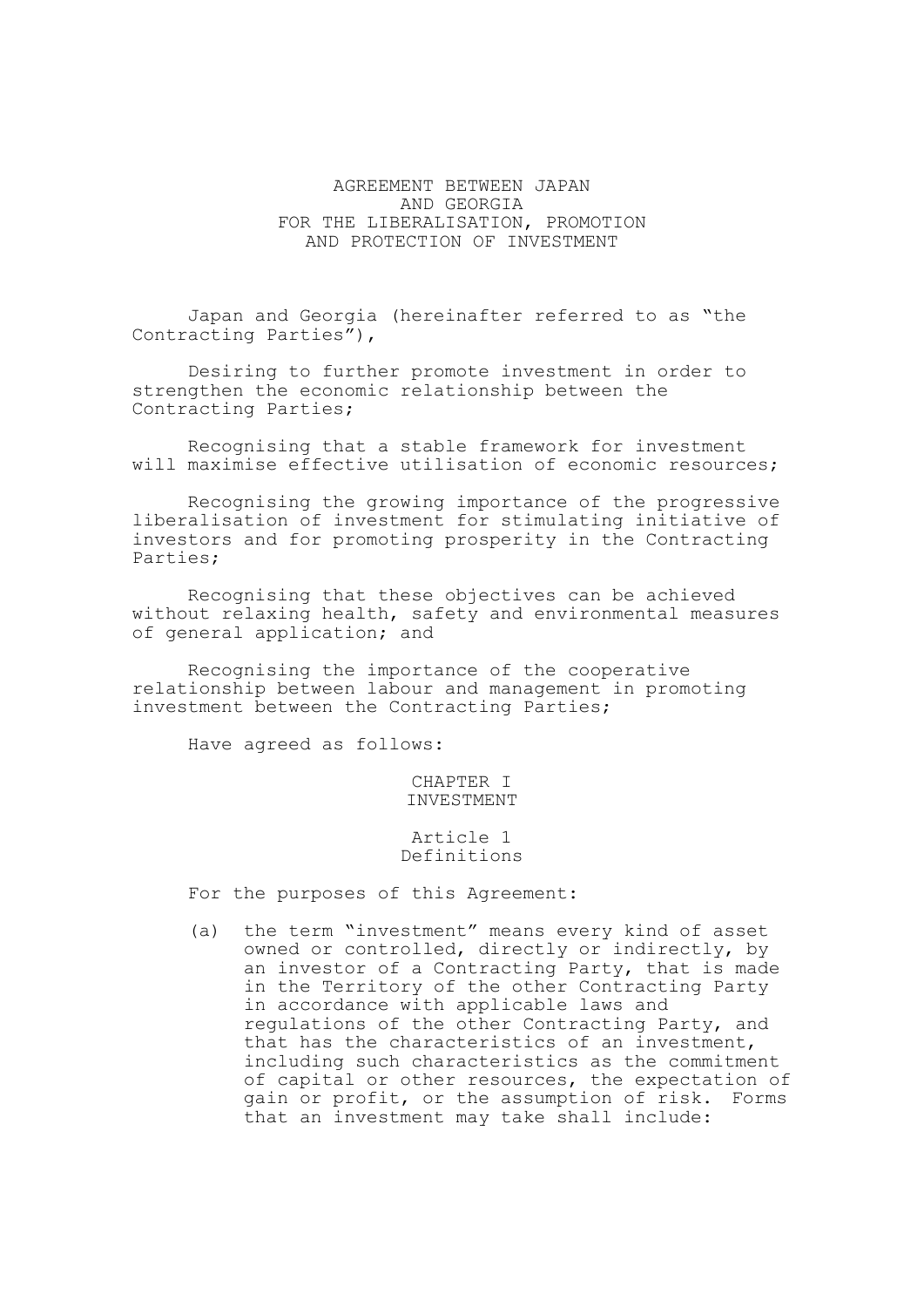- (i) an enterprise and a branch of an enterprise;
- (ii) shares, stocks or other forms of equity participation in an enterprise;
- (iii) bonds, debentures, loans and other forms of debt;
	- (iv) futures, options and other derivatives;
	- (v) rights under contracts, including turnkey, construction, management, production or revenue-sharing contracts;
	- (vi) claims to money and to any performance under contract having a financial value;
- (vii) intellectual property rights, including copyrights and related rights, patent rights and rights relating to utility models, trademarks, industrial designs, layoutdesigns of integrated circuits, new varieties of plants, trade names, indications of source or geographical indications and undisclosed information;
- (viii) rights conferred pursuant to laws and regulations or contracts such as concessions, licences, authorisations and permits, including those for the exploration and exploitation of natural resources; and
	- (ix) any other tangible and intangible, movable and immovable property, and any related property rights, such as leases, mortgages, liens and pledges;

A change in the form in which assets are invested does not affect their character as an investment.

For the purposes of this Agreement, investment does not mean an order or judgement entered in a judicial or administrative action or an arbitral award rendered with regard to an investment.

- (b) the term "investor of a Contracting Party" means:
	- (i) a natural person having the nationality of that Contracting Party in accordance with its laws and regulations; or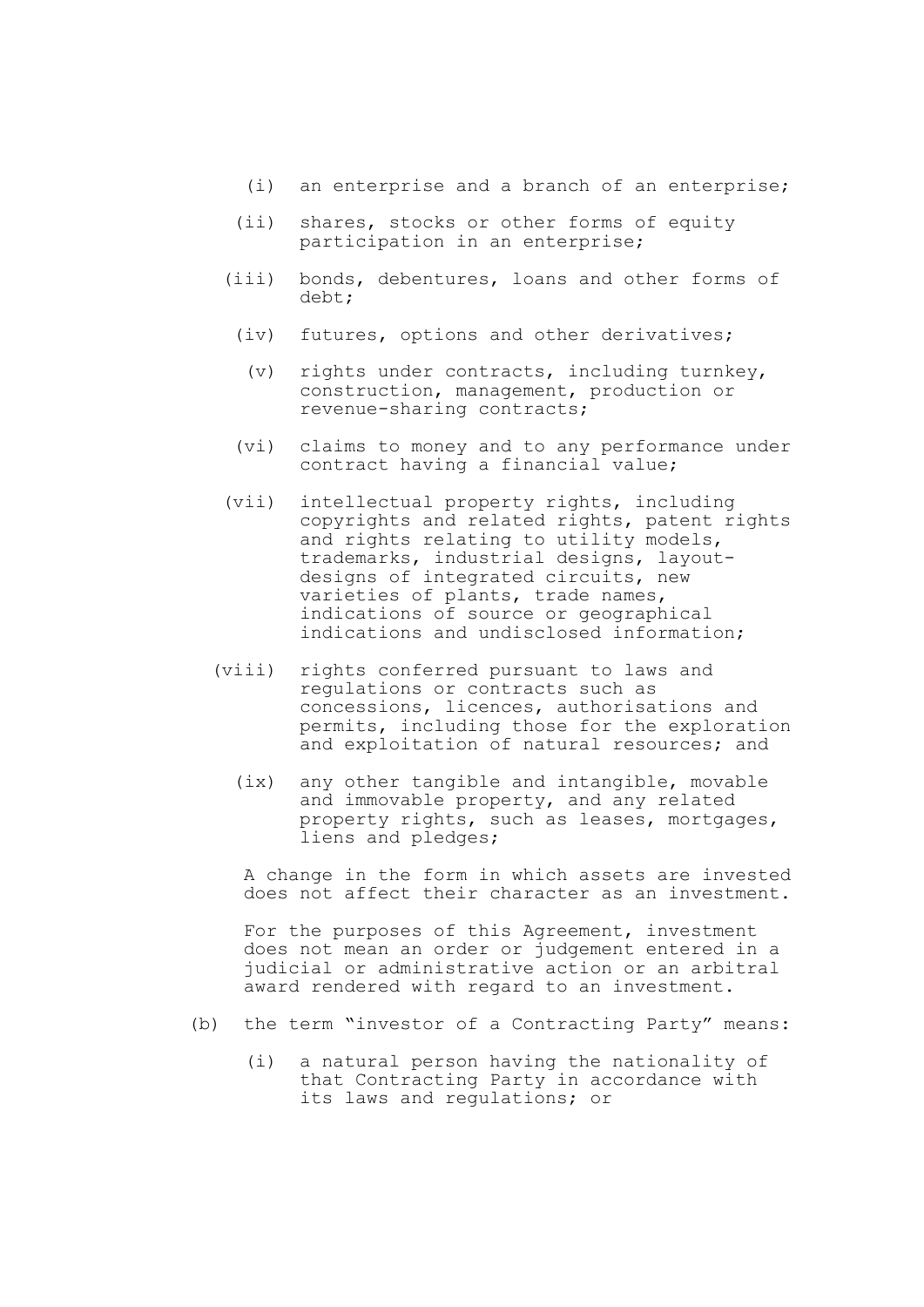(ii) an enterprise of that Contracting Party,

that seeks to make, is making or has made investments in the Territory of the other Contracting Party;

- (c) the term "enterprise" means any legal entity duly constituted or organised under the applicable laws and regulations, whether or not for profit, and whether private or government owned or controlled, including any corporation, trust, partnership, sole proprietorship, joint venture, association, organisation or company;
- (d) the term "enterprise of a Contracting Party" means an enterprise duly constituted or organised under the applicable laws and regulations of that Contracting Party;
- (e) the term "investment activities" means establishment, acquisition, expansion, operation, management, maintenance, use, enjoyment and sale or other disposal of investments;
- (f) the term "Territory" means:
	- (i) with respect to Georgia, the territory defined in accordance with Georgian legislation, including land territory, its subsoil and the air space over them, and internal waters and territorial sea including the seabed, its subsoil and the air space over them, in respect of which Georgia exercises sovereignty in accordance with international law, as well as the contiguous zone, the exclusive economic zone and the continental shelf, in respect of which Georgia may exercise its sovereign rights or jurisdiction in accordance with international law; and
	- (ii) with respect to Japan, the territory of Japan, and the exclusive economic zone and the continental shelf with respect to which Japan exercises sovereign rights or jurisdiction in accordance with international law;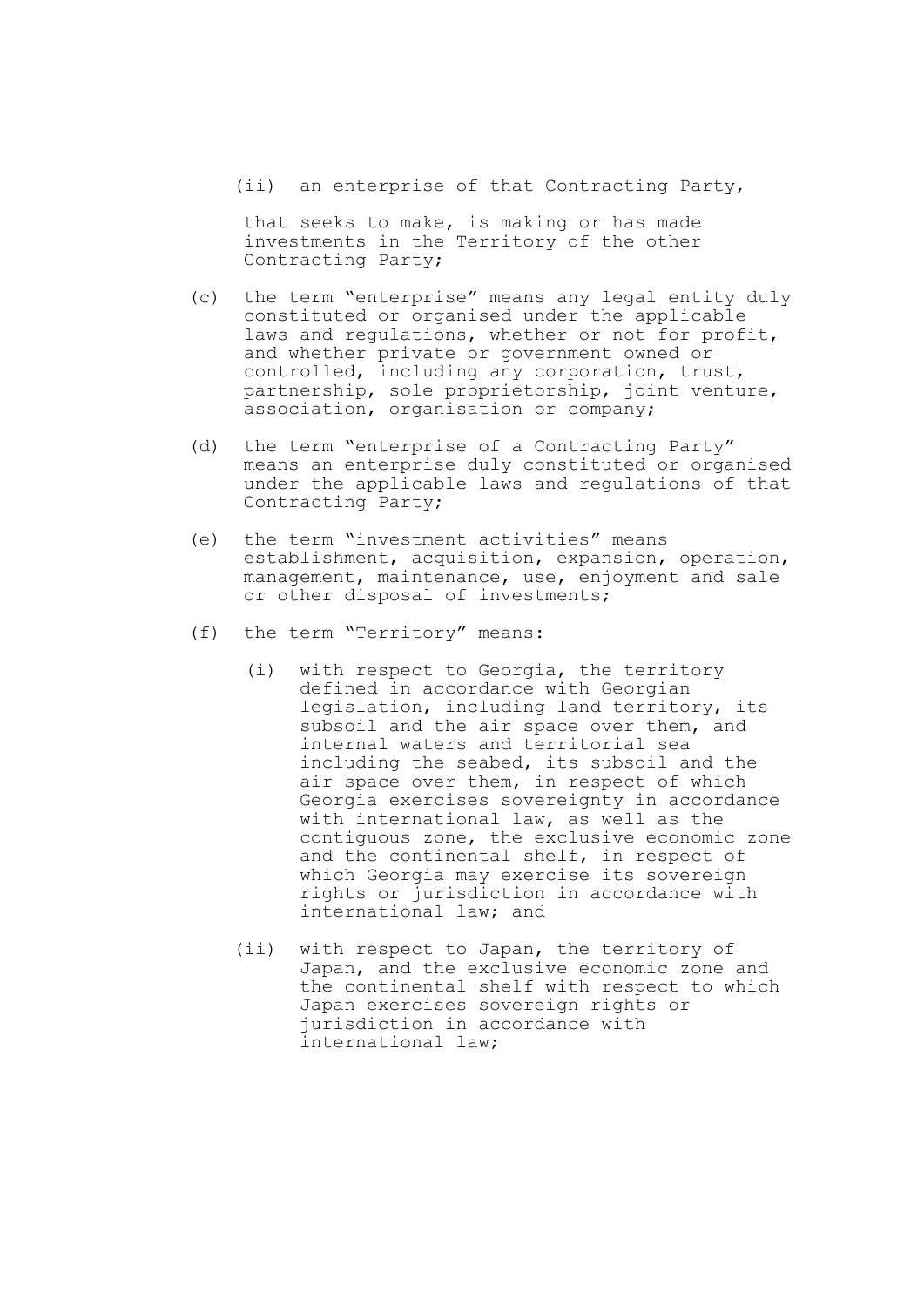- (g) the term "existing" means being in effect on the date of entry into force of this Agreement;
- (h) the term "freely usable currency" means freely usable currency as defined under the Articles of Agreement of the International Monetary Fund;
- (i) the term "the WTO Agreement" means the Marrakesh Agreement Establishing the World Trade Organization, done at Marrakesh, April 15, 1994;
- (j) the term "the TRIPS Agreement" means the Agreement on Trade-Related Aspects of Intellectual Property Rights in Annex 1C to the WTO Agreement;
- (k) the term "claimant" means an investor of a Contracting Party that is a party to an investment dispute with the other Contracting Party;
- (l) the term "respondent" means the Contracting Party that is a party to an investment dispute;
- (m) the term "disputing party" means either the claimant or the respondent;
- (n) the term "disputing parties" means the claimant and the respondent;
- (o) the term "non-disputing Party" means the Contracting Party that is not a party to an investment dispute;
- (p) the term "ICSID" means the International Centre for Settlement of Investment Disputes;
- (q) the term "ICSID Additional Facility Rules" means the Rules Governing the Additional Facility for the Administration of Proceedings by the Secretariat of the International Centre for Settlement of Investment Disputes;
- (r) the term "ICSID Convention" means the Convention on the Settlement of Investment Disputes between States and Nationals of other States, done at Washington, March 18, 1965;
- (s) the term "New York Convention" means the Convention on the Recognition and Enforcement of Foreign Arbitral Awards, done at New York, June 10, 1958; and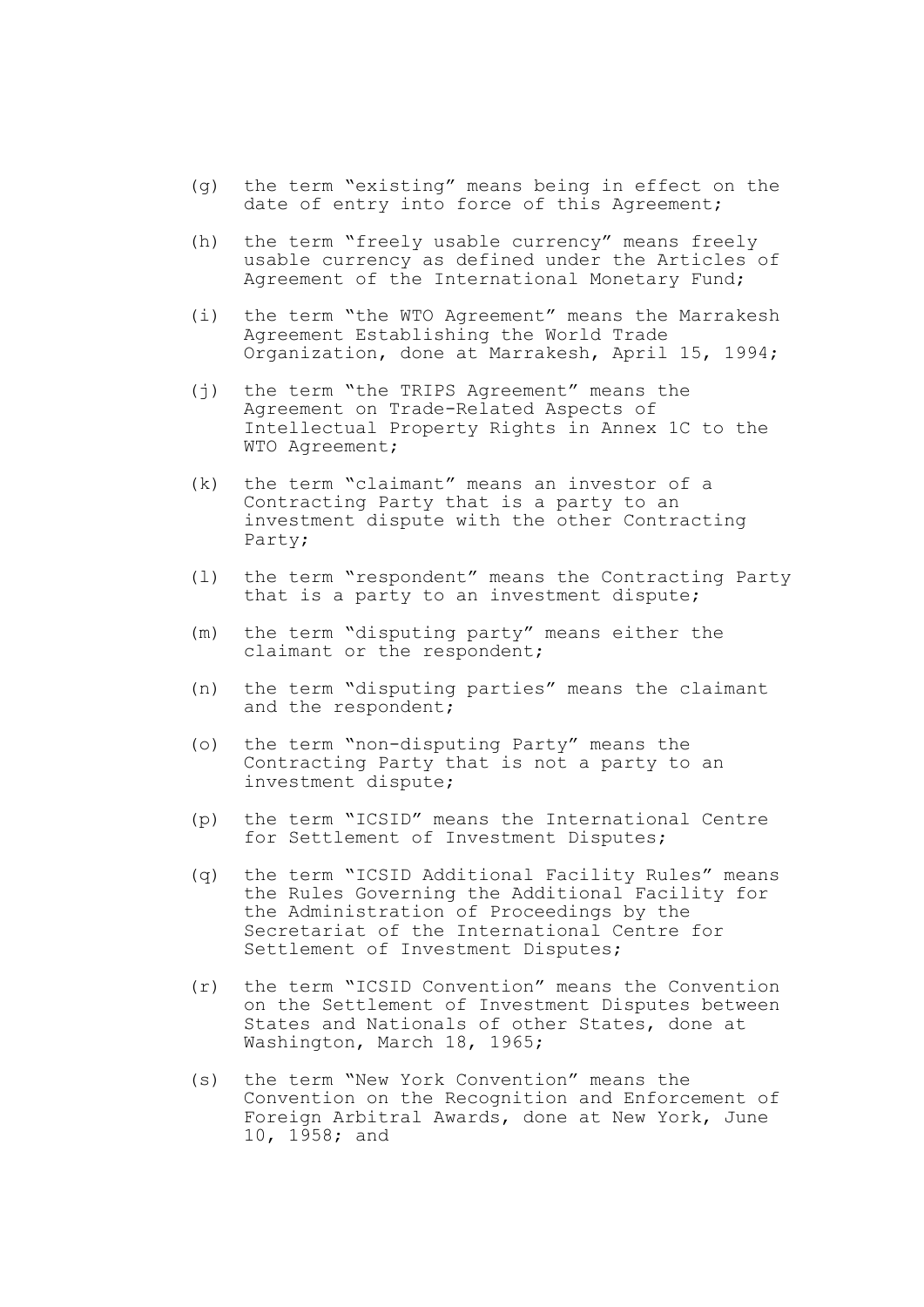(t) the term "UNCITRAL Arbitration Rules" means the Arbitration Rules of the United Nations Commission on International Trade Law, as revised in 2010.

## Article 2 National Treatment

1. Each Contracting Party shall in its Territory accord to investors of the other Contracting Party and to their investments treatment no less favourable than the treatment it accords in like circumstances to its own investors and to their investments with respect to investment activities.

2. Paragraph 1 shall not be construed to prevent a Contracting Party from adopting or maintaining a measure that prescribes special formalities in connection with investment activities of investors of the other Contracting Party in its Territory, provided that such special formalities do not impair the substance of the rights of such investors under this Agreement.

## Article 3 Most-Favoured-Nation Treatment

1. Each Contracting Party shall in its Territory accord to investors of the other Contracting Party and to their investments treatment no less favourable than the treatment it accords in like circumstances to investors of a non-Contracting Party and to their investments with respect to investment activities.

2. For greater certainty, the treatment referred to in paragraph 1 does not encompass international dispute settlement procedures or mechanisms under this and any other international agreement.

3. The provisions of this Article shall not be construed so as to oblige a Contracting Party to extend to investors of the other Contracting Party and to their investments any preferential treatment by virtue of any existing or future regional economic integration union or customs union to which the former Contracting Party is a party.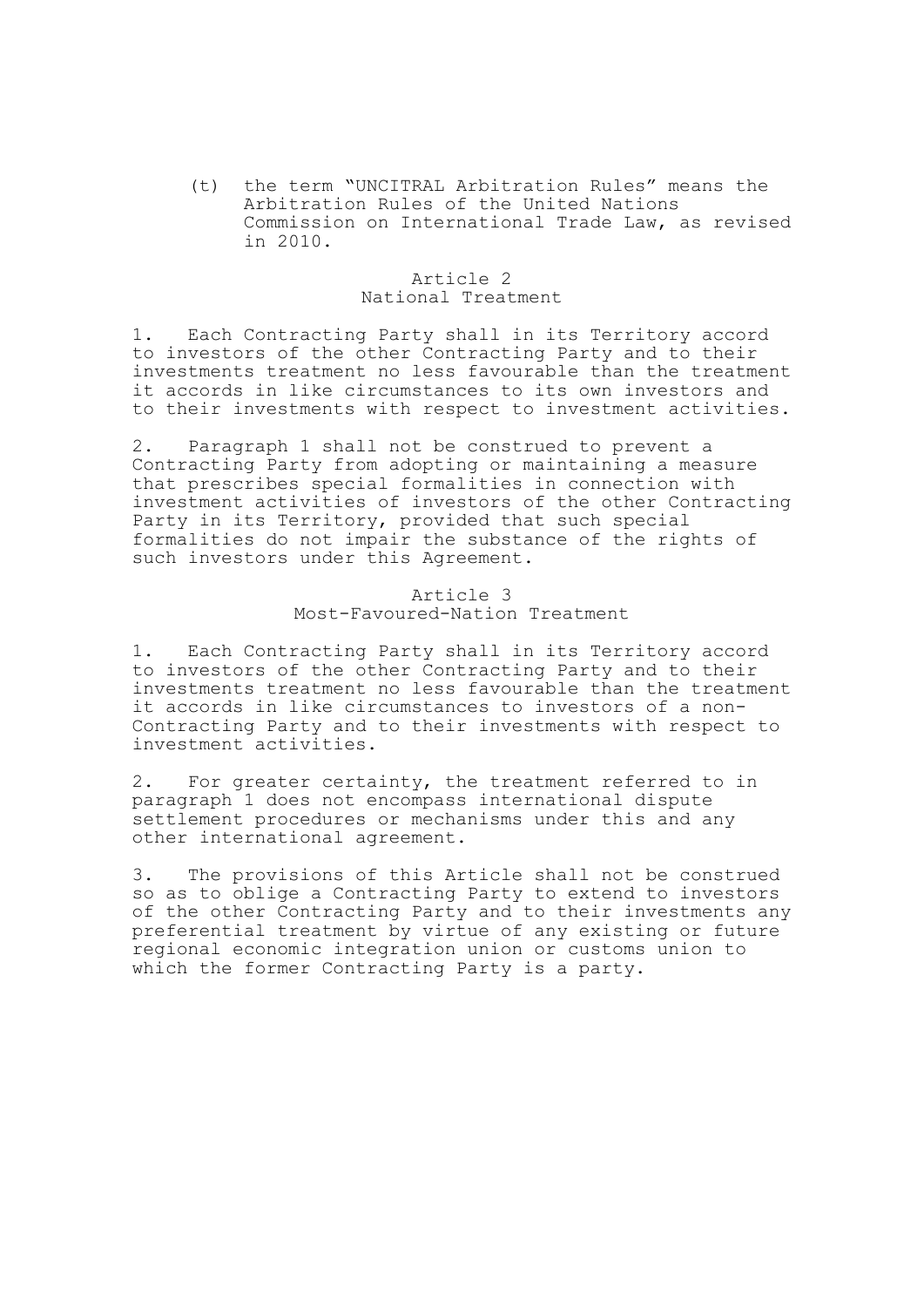# Article 4 General Treatment

Each Contracting Party shall in its Territory accord to investments of investors of the other Contracting Party fair and equitable treatment and full protection and security in accordance with customary international law.

### Article 5 Access to the Courts of Justice

Each Contracting Party shall in its Territory accord to investors of the other Contracting Party treatment no less favourable than the treatment which it accords in like circumstances to its own investors or investors of a non-Contracting Party with respect to access to the courts of justice and administrative tribunals and agencies in all degrees of jurisdiction, both in pursuit and in defence of such investors' rights.

# Article 6 Prohibition of Performance Requirements

1. Neither Contracting Party may impose or enforce any of the following requirements, or enforce any commitment or undertaking, in connection with investment activities of an investor of a Contracting Party or of a non-Contracting Party in its Territory:

- (a) to export a given level or percentage of goods or services;
- (b) to achieve a given level or percentage of domestic content;
- (c) to purchase, use or accord a preference to goods produced or services provided in its Territory, or to purchase goods or services from a natural person or an enterprise in its Territory;
- (d) to relate in any way the volume or value of imports to the volume or value of exports or to the amount of foreign exchange inflows associated with an investment of the investor;
- (e) to restrict sales of goods or services in its Territory that an investment of the investor produces or provides by relating such sales in any way to the volume or value of its exports or foreign exchange earnings;
- (f) to restrict the exportation or sale for export;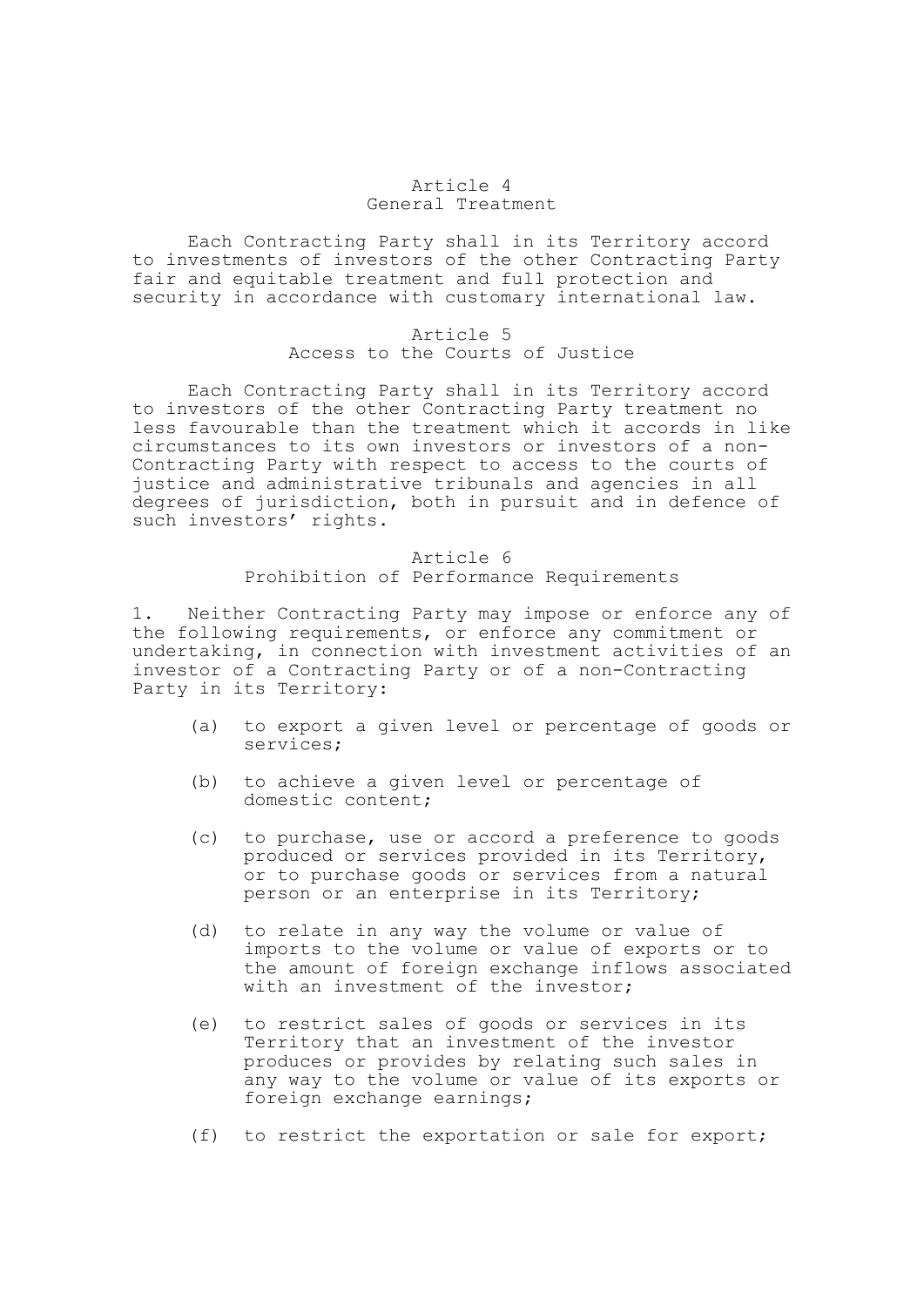- (g) to appoint, as executives, managers or members of board of directors, natural persons of any particular nationality;
- (h) to adopt:
	- (i) a given rate or amount of royalty under a licence contract; or
	- (ii) a given duration of the term of a licence contract,

in regard to any licence contract freely entered into between the investor and a natural person or an enterprise in its Territory, whether it has been entered into or not, provided that the requirement is imposed or the commitment or undertaking is enforced by an exercise of governmental authority of the Contracting Party;

- Note: A "licence contract" referred to in this subparagraph means any licence contract concerning transfer of technology, a production process, or other proprietary knowledge.
- (i) to locate the headquarters of the investor for a specific region or the world market in its Territory;
- (j) to hire a given number or percentage of its nationals; or
- (k) to supply one or more of the goods that the investor produces or the services that the investor provides to a specific region or the world market, exclusively from its Territory.

2. Neither Contracting Party may condition the receipt or continued receipt of an advantage, in connection with investment activities of an investor of a Contracting Party or of a non-Contracting Party in its Territory, on compliance with any of the following requirements:

- (a) to achieve a given level or percentage of domestic content;
- (b) to purchase, use or accord a preference to goods produced in its Territory, or to purchase goods from a natural person or an enterprise in its Territory;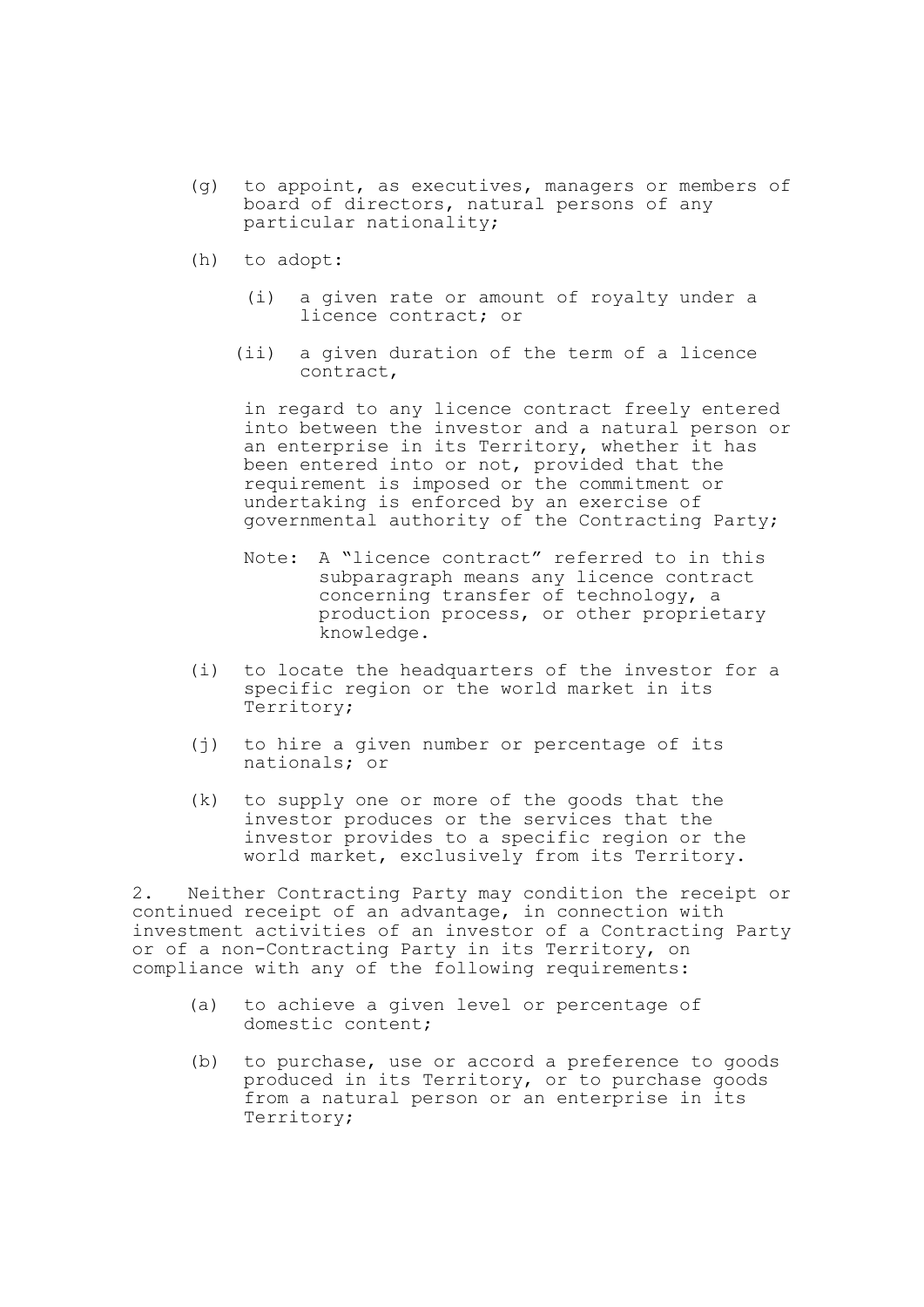- (c) to relate in any way the volume or value of imports to the volume or value of exports or to the amount of foreign exchange inflows associated with an investment of the investor;
- (d) to restrict sales of goods or services in its Territory that an investment of the investor produces or provides by relating such sales in any way to the volume or value of its exports or foreign exchange earnings; or
- (e) to restrict the exportation or sale for export.
- 3. (a) Subparagraph 1(h) shall not apply when the requirement is imposed or the commitment or undertaking is enforced by a court of justice, administrative tribunal or competition authority to remedy an alleged violation of competition laws.
	- (b) Subparagraphs 2(a) and 2(b) shall not apply to requirements imposed by an importing Contracting Party relating to the content of goods necessary to qualify for preferential tariffs or preferential quotas.

4. Paragraphs 1 and 2 shall not apply to any requirement other than the requirements set out in those paragraphs.

> Article 7 Non-Conforming Measures

- 1. Articles 2, 3 and 6 shall not apply to:
	- (a) any existing non-conforming measure that is maintained by the central government or a regional or a prefectural government of a Contracting Party, as set out in the Schedule of each Contracting Party in Annex I;
	- (b) any existing non-conforming measure that is maintained by a local government other than a regional or a prefectural government of a Contracting Party referred to in subparagraph (a);
	- (c) the continuation or prompt renewal of any nonconforming measure referred to in subparagraphs (a) and  $(b)$ ; or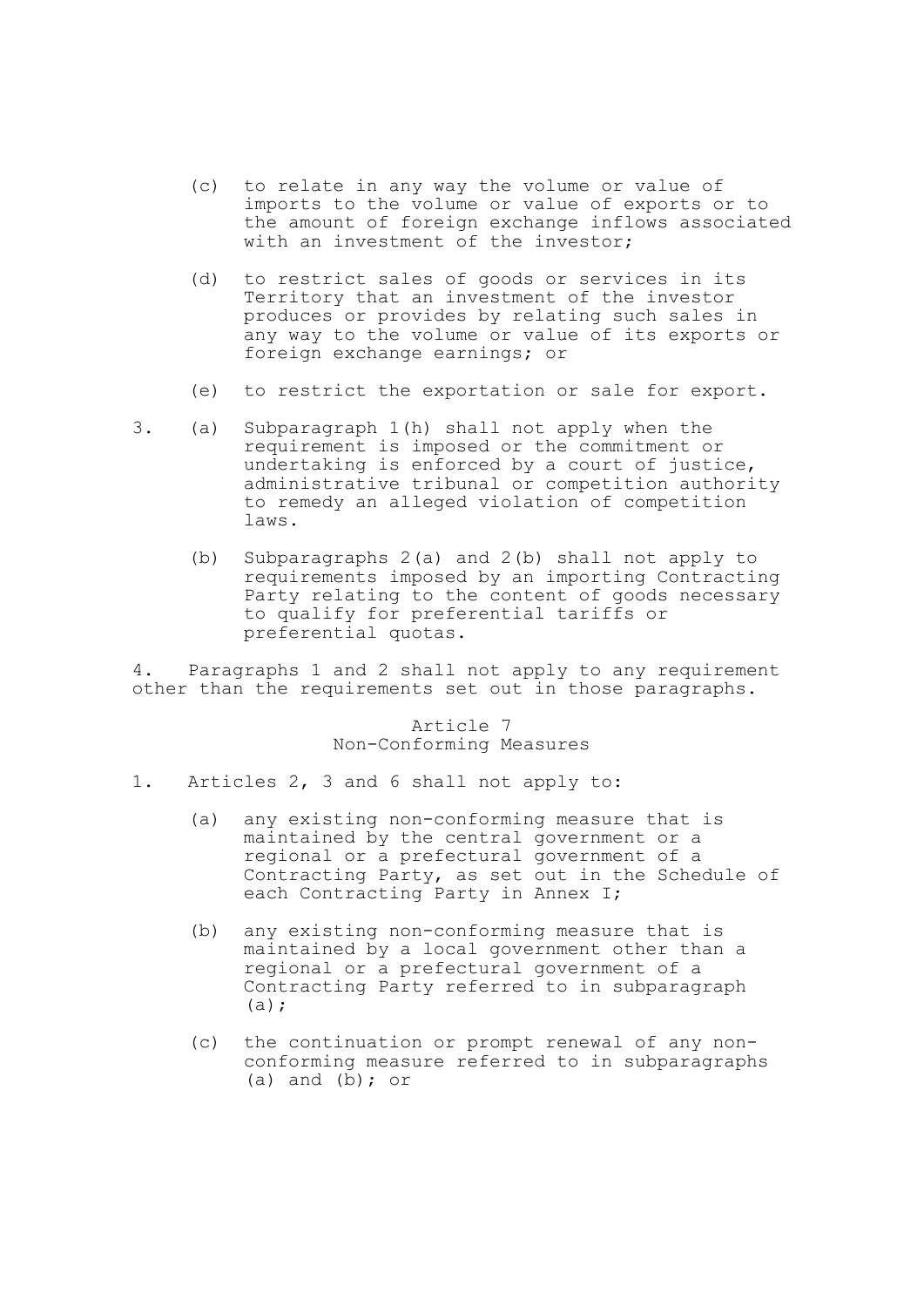(d) an amendment or modification to any nonconforming measure referred to in subparagraphs (a) and (b), provided that the amendment or modification does not decrease the conformity of the measure, as it existed immediately before the amendment or modification, with Articles 2, 3 and 6.

2. Articles 2, 3 and 6 shall not apply to any measure that a Contracting Party adopts or maintains with respect to sectors, sub-sectors or activities set out in its Schedule in Annex II.

3. Neither Contracting Party shall, under any measure adopted after the date of entry into force of this Agreement and covered by its Schedule in Annex II, require an investor of the other Contracting Party, by reason of its nationality, to sell or otherwise dispose of an investment that exists at the time when the measure becomes effective.

4. In cases where a Contracting Party makes an amendment or a modification to any existing non-conforming measure set out in its Schedule in Annex I or where a Contracting Party adopts any new or more restrictive measure with respect to sectors, sub-sectors or activities set out in its Schedule in Annex II after the date of entry into force of this Agreement, the Contracting Party shall, prior to the implementation of the amendment or modification or the new or more restrictive measure, or in exceptional circumstances, as soon as possible thereafter:

- (a) notify the other Contracting Party of detailed information on such amendment or modification, or such measure; and
- (b) hold, upon request by the other Contracting Party, consultations in good-faith with the other Contracting Party with a view to achieving mutual satisfaction.

5. Each Contracting Party shall endeavour, where appropriate, to reduce or eliminate the non-conforming measures specified in its Schedules in Annexes I and II respectively.

6. Articles 2 and 3 shall not apply to any measure covered by the exceptions to, or derogations from, obligations under Articles 3 and 4 of the TRIPS Agreement, as specifically provided in Articles 3 through 5 of the TRIPS Agreement.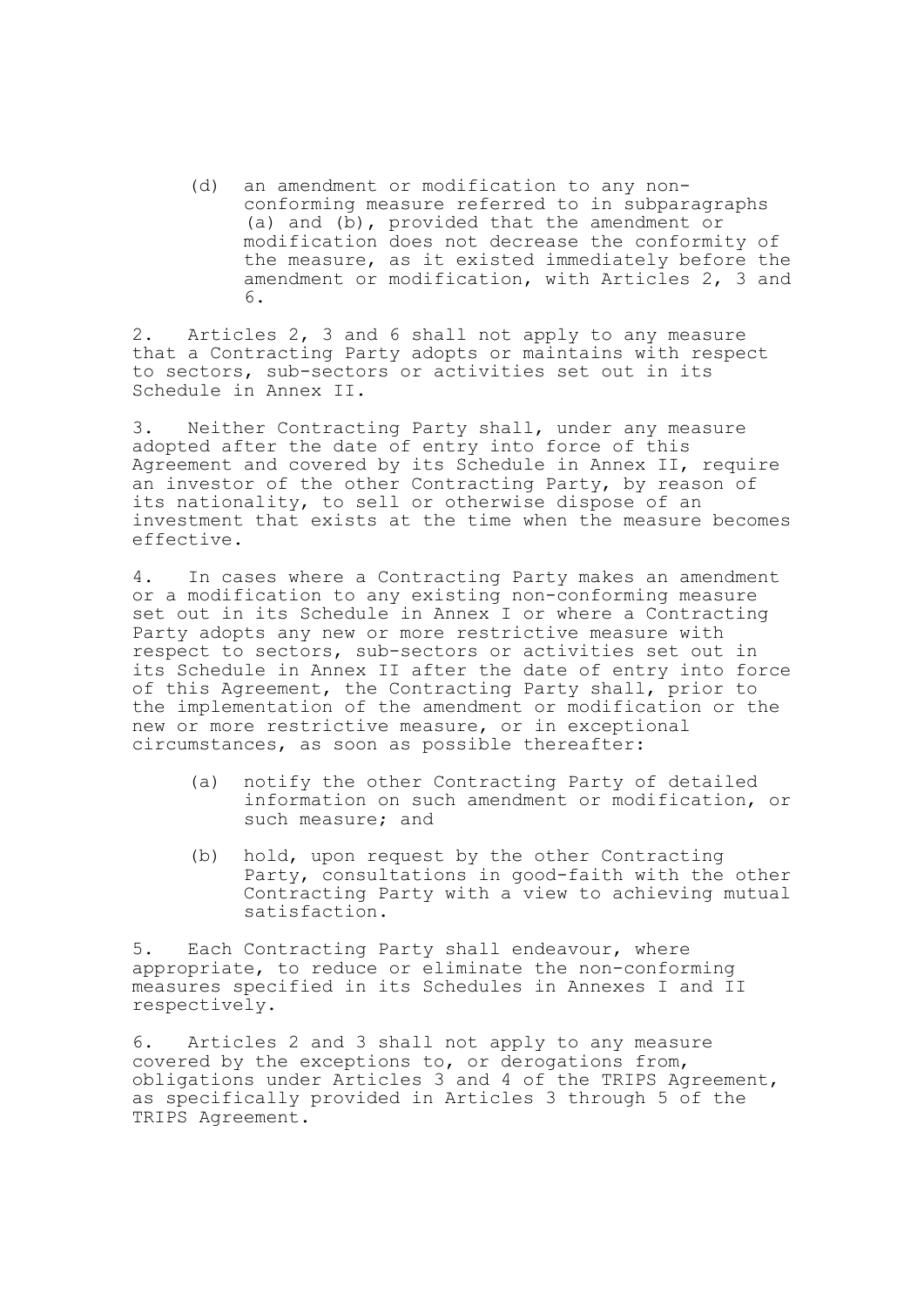7. Articles 2, 3 and 6 shall not apply to any measure that a Contracting Party adopts or maintains with respect to government procurement.

# Article 8 Transparency

1. Each Contracting Party shall promptly publish, or otherwise make publicly available, its laws, regulations, administrative procedures, administrative rulings and judicial decisions of general application as well as international agreements which pertain to or affect the implementation and operation of this Agreement.

2. Each Contracting Party shall, upon request by the other Contracting Party, promptly respond to specific questions and provide that other Contracting Party with information on matters set out in paragraph 1.

3. Paragraphs 1 and 2 shall not be construed so as to oblige either Contracting Party to disclose confidential information, which is designated as confidential, or the disclosure of which would impede law enforcement or otherwise be contrary to the public interest, or which would prejudice privacy or legitimate commercial interests.

# Article 9 Measures against Corruption

Each Contracting Party shall ensure that measures and efforts are undertaken to prevent and combat corruption regarding matters covered by this Agreement in accordance with its laws and requlations.

> Article 10 Entry, Sojourn and Residence of Investors

Each Contracting Party shall, in accordance with its laws and regulations, give sympathetic consideration to applications for entry, sojourn and residence of a natural person having the nationality of the other Contracting Party and a personnel employed by, and an executive, a manager and a member of the board of directors of, an enterprise of the other Contracting Party, who wishes to enter the territory of the former Contracting Party and remain therein for the purpose of investment activities.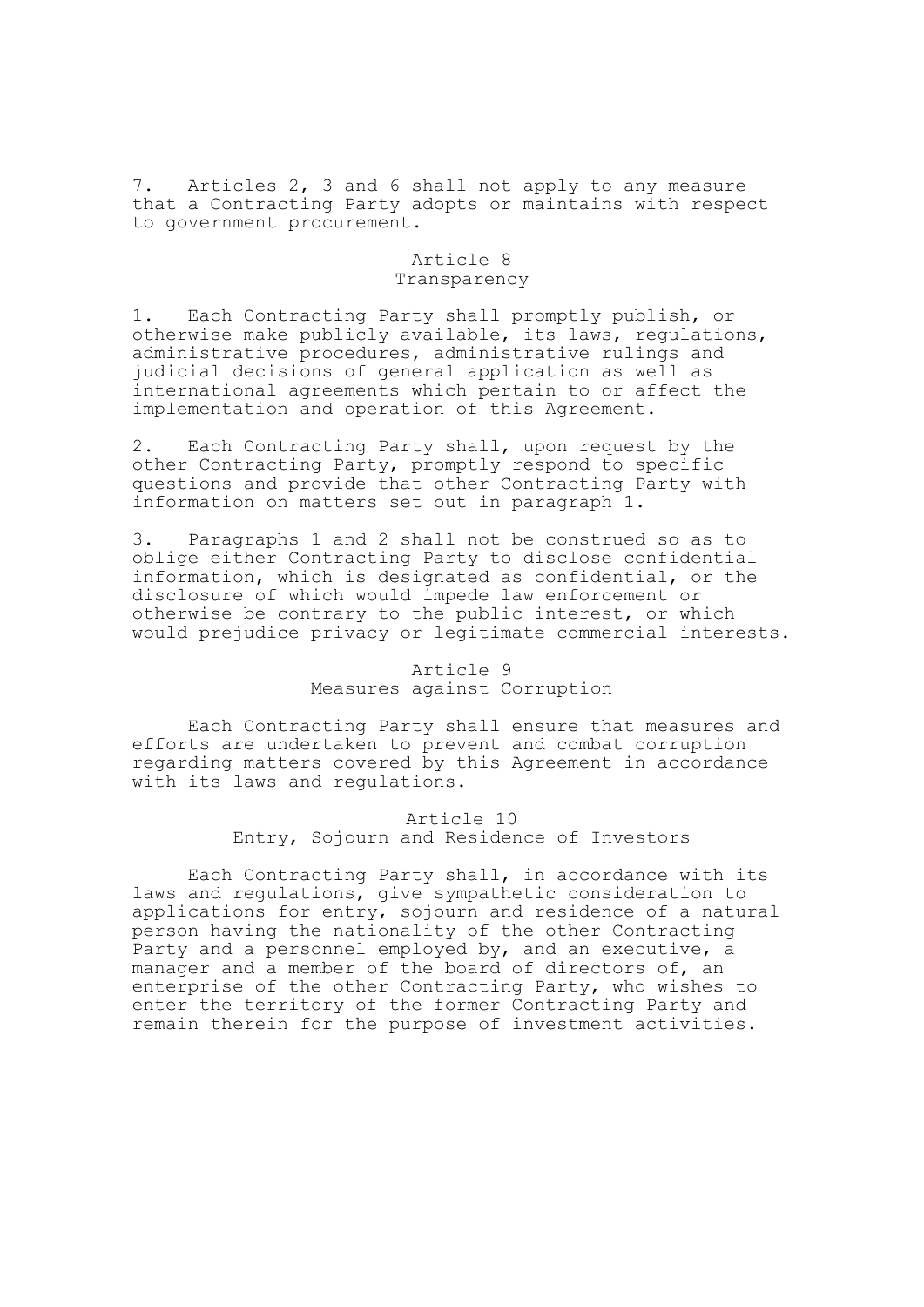## Article 11 Expropriation and Compensation

1. Neither Contracting Party shall expropriate or nationalise an investment in its Territory of an investor of the other Contracting Party or take any measure equivalent to expropriation or nationalisation (hereinafter referred to as "expropriation") except:

- (a) for a public purpose;
- (b) in a non-discriminatory manner;
- (c) upon payment of prompt, adequate and effective compensation in accordance with paragraphs 2 and 3; and
- (d) in accordance with due process of law.

2. The compensation shall be equivalent to the fair market value of the expropriated investments at the time when the expropriation was publicly announced or when the expropriation occurred, whichever is earlier. The fair market value shall not reflect any change in value occurring because the expropriation had become publicly known earlier.

3. The compensation shall be paid without delay and shall include interest at a commercially reasonable rate, taking into account the length of time until the time of payment. It shall be effectively realisable and freely transferable and shall be freely convertible into the currency of the Contracting Party of the investors concerned, and into freely usable currency, at the market exchange rate prevailing on the date of expropriation.

4. Non-discriminatory regulatory actions by a Contracting Party that are designed and applied to protect legitimate public welfare objectives, such as public health, safety and the environment, do not constitute expropriation, except in rare circumstances.

5. This Article does not apply to the issuance of compulsory licences granted in relation to intellectual property rights in accordance with the TRIPS Agreement, or to the revocation, limitation or creation of intellectual property rights, to the extent that such issuance, revocation, limitation or creation is consistent with the TRIPS Agreement.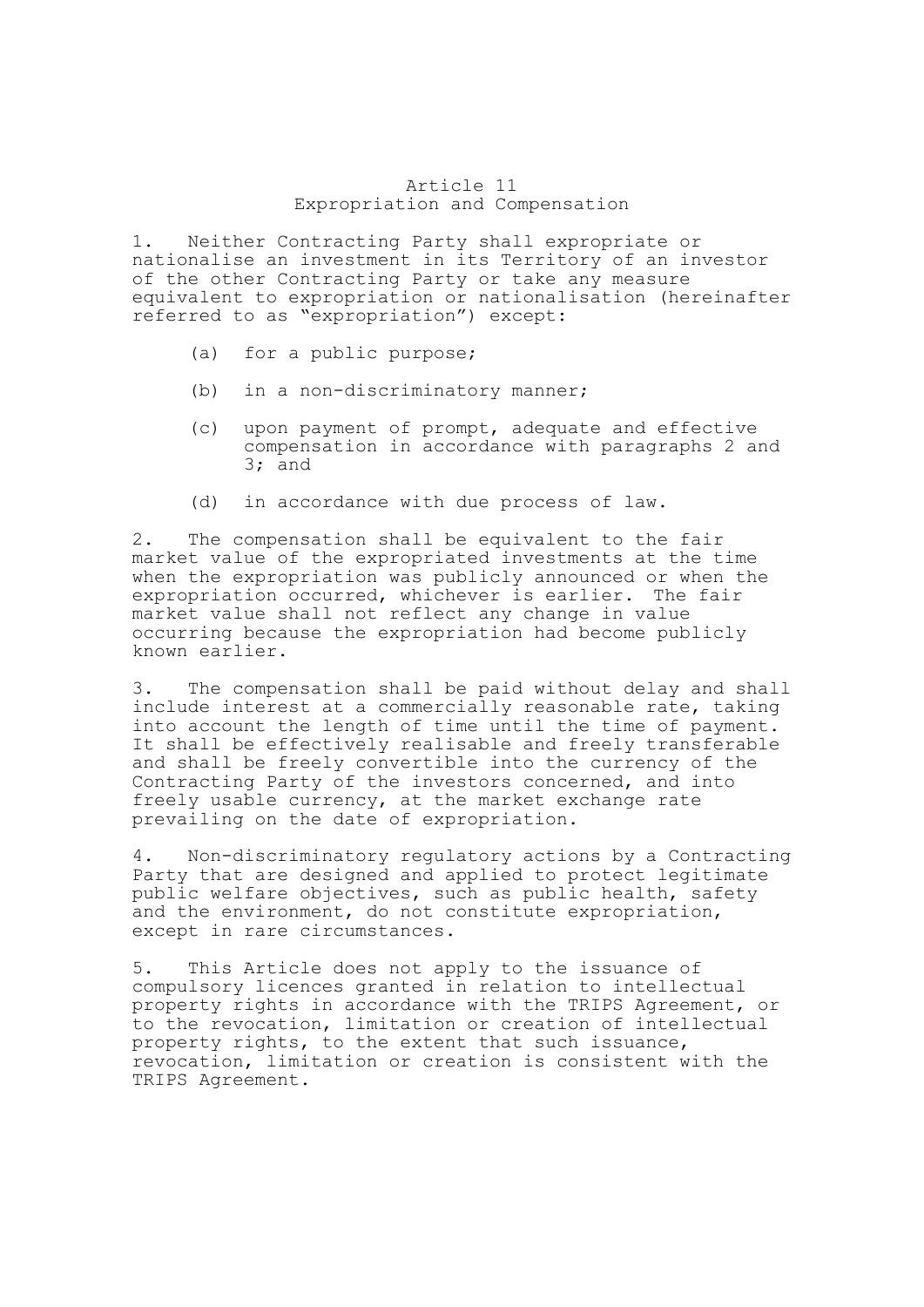## Article 12 Protection from Strife

1. Each Contracting Party shall accord to investors of the other Contracting Party that have suffered loss or damage relating to their investments in the Territory of the former Contracting Party due to armed conflict or a state of emergency such as revolution, insurrection, civil disturbance or any other similar event in the Territory of that former Contracting Party, treatment, as regards restitution, indemnification, compensation or any other settlement, that is no less favourable than that which it accords to its own investors or to investors of a non-Contracting Party, whichever is more favourable to the investors of the other Contracting Party.

2. Any payment as a means of settlement referred to in paragraph 1 shall be effectively realisable, freely transferable and freely convertible at the market exchange rate into freely usable currencies.

3. Neither Contracting Party shall derogate from its obligation under paragraph 1 by reason of its measures taken pursuant to paragraph 2 of Article 15.

## Article 13 Subrogation

If a Contracting Party or its designated agency makes a payment to any investor of that Contracting Party under an indemnity, guarantee or insurance contract, pertaining to an investment of such investor in the Territory of the other Contracting Party, the latter Contracting Party shall recognise the assignment to the former Contracting Party or its designated agency of any right or claim of such investor on account of which such payment is made and shall recognise the right of the former Contracting Party or its designated agency to exercise by virtue of subrogation any such right or claim to the same extent as the original right or claim of the investor. As regards payment to be made to that former Contracting Party or its designated agency by virtue of such assignment of right or claim and the transfer of such payment, the provisions of Articles 11, 12 and 14 shall apply *mutatis mutandis*.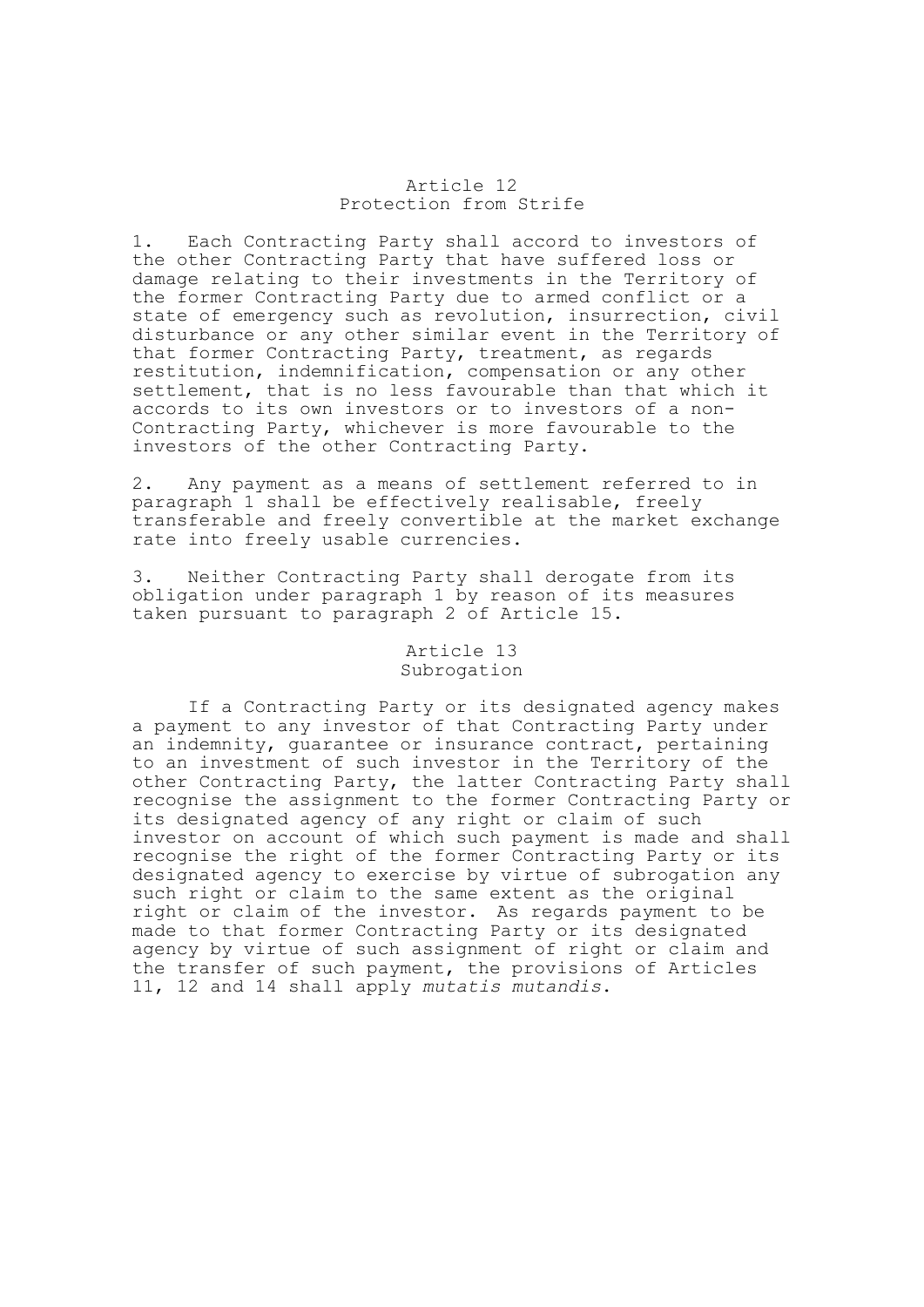# Article 14 Transfers

1. Each Contracting Party shall ensure that all transfers relating to investments in its Territory of an investor of the other Contracting Party may be freely made into and out of its Territory without delay. Such transfers shall include, in particular:

- (a) the initial capital and additional amounts to maintain or increase investments;
- (b) profits, interest, capital gains, dividends, royalties, fees or other current incomes accruing from investments;
- (c) payments made under a contract including loan payments in connection with investments;
- (d) proceeds of the total or partial sale or liquidation of investments;
- (e) earnings and remuneration of personnel from abroad who work in connection with investments in the Territory of the former Contracting Party;
- (f) payments made in accordance with Articles 11 and 12; and
- (g) payments arising out of a dispute.

2. Each Contracting Party shall further ensure that such transfers may be made without delay in freely usable currencies at the market exchange rate prevailing on the date of the transfer.

3. Notwithstanding paragraphs 1 and 2, a Contracting Party may delay or prevent a transfer through the equitable, non-discriminatory and good-faith application of its laws and regulations relating to:

- (a) payment of taxes;
- (b) bankruptcy, insolvency or the protection of the rights of creditors;
- (c) issuing, trading or dealing in securities, futures, options or derivatives;
- (d) criminal or penal offences;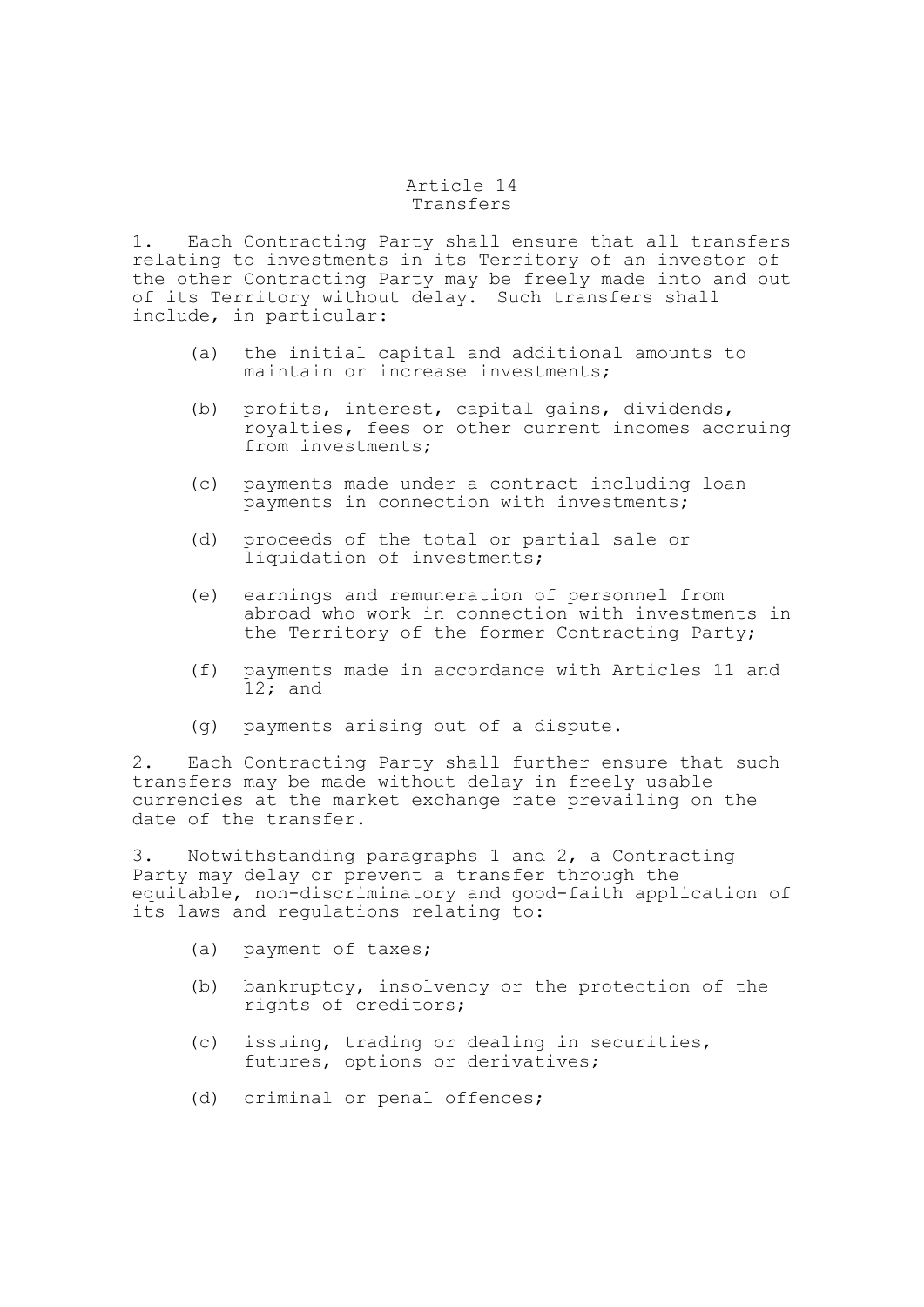- (e) reporting or record keeping of transfers of currency or other monetary instruments when necessary to assist law enforcement or financial regulatory authorities; or
- (f) ensuring compliance with orders or judgements in adjudicatory proceedings.

# Article 15 General and Security Exceptions

1. Subject to the requirement that such measures are not applied by a Contracting Party in a manner which would constitute a means of arbitrary or unjustifiable discrimination against, or a disguised restriction on investors of the other Contracting Party and their investments in the Territory of the former Contracting Party, nothing in this Agreement shall be construed so as to prevent the former Contracting Party from adopting or enforcing measures:

- (a) necessary to protect human, animal or plant life or health;
- (b) necessary to protect public morals or to maintain public order, provided that the public order exception may only be invoked where a genuine and sufficiently serious threat is posed to one of the fundamental interests of society;
- (c) necessary to secure compliance with the laws or regulations which are not inconsistent with the provisions of this Agreement including those relating to:
	- (i) the prevention of deceptive and fraudulent practices or to deal with the effects of a default on contract;
	- (ii) the protection of the privacy of the individual in relation to the processing and dissemination of personal data and the protection of confidentiality of personal records and accounts; or
	- (iii) safety; or
- (d) imposed for the protection of national treasures of artistic, historic or archaeological value.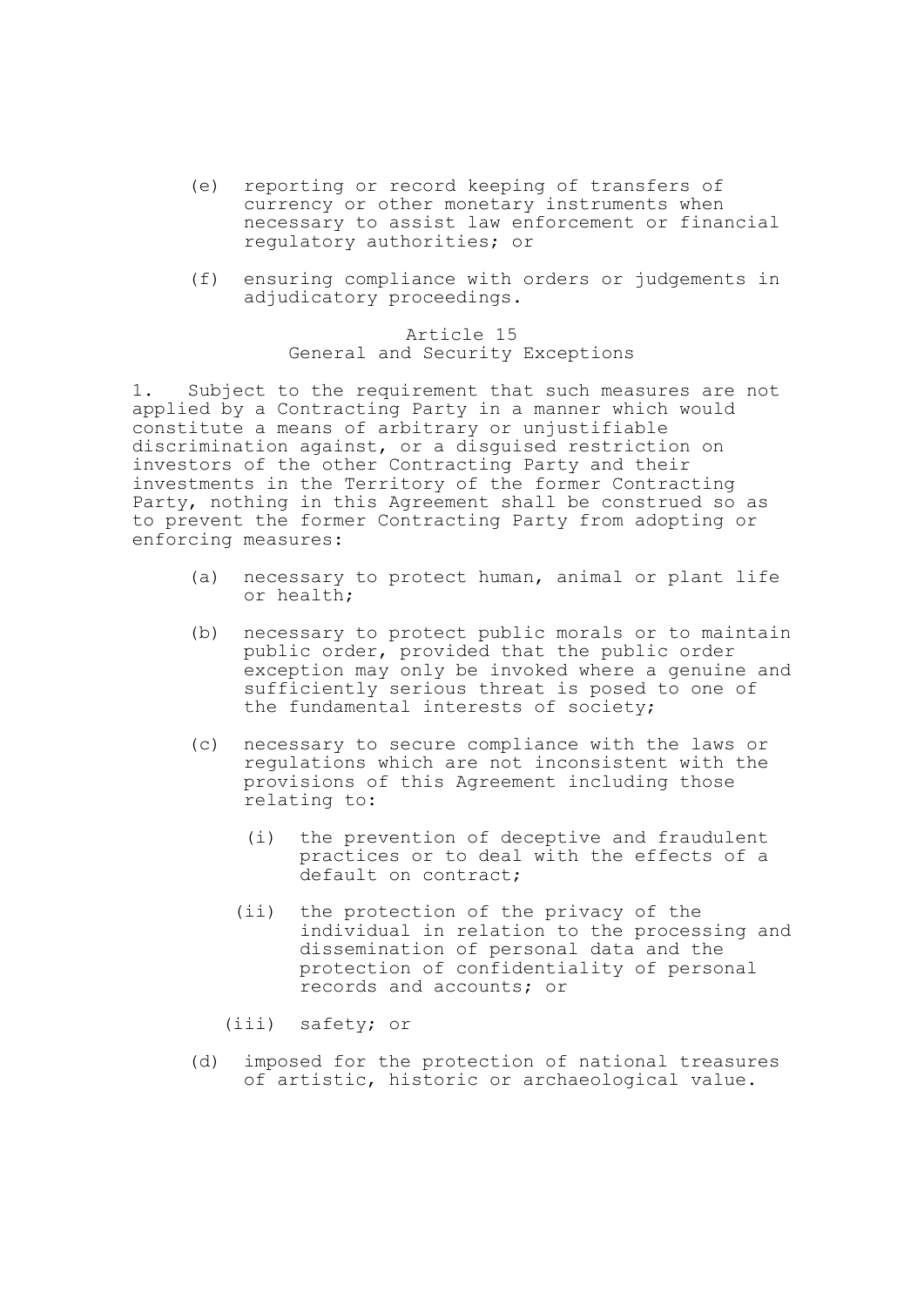2. Subject to paragraph 3 of Article 12, nothing in this Agreement shall be construed to prevent a Contracting Party from adopting or enforcing measures:

- (a) which it considers necessary for the protection of its essential security interests:
	- (i) taken in time of war, armed conflict, or other emergency in that Contracting Party or in international relations; or
	- (ii) relating to the implementation of national policies or international agreements respecting the non-proliferation of weapons; or
- (b) in pursuance of its obligations under the United Nations Charter for the maintenance of international peace and security.

3. Nothing in this Agreement shall be construed to require a Contracting Party to furnish or allow access to any information the disclosure of which it determines to be contrary to its essential security interests.

# Article 16 Temporary Safeguard Measures

1. A Contracting Party may adopt or maintain restrictive measures with regard to cross-border capital transactions as well as payments or transfers including transfers referred to in Article 14 for transactions related to investments:

- (a) in the event of serious balance-of-payments and external financial difficulties or threat thereof; or
- (b) in exceptional cases where movements of capital cause or threaten to cause serious difficulties for macroeconomic management, in particular monetary and exchange rate policies.
- 2. Restrictive measures referred to in paragraph 1 shall:
	- (a) be applied in such a manner that the other Contracting Party is treated no less favourably than any non-Contracting Party;
	- (b) be consistent with the Articles of Agreement of the International Monetary Fund;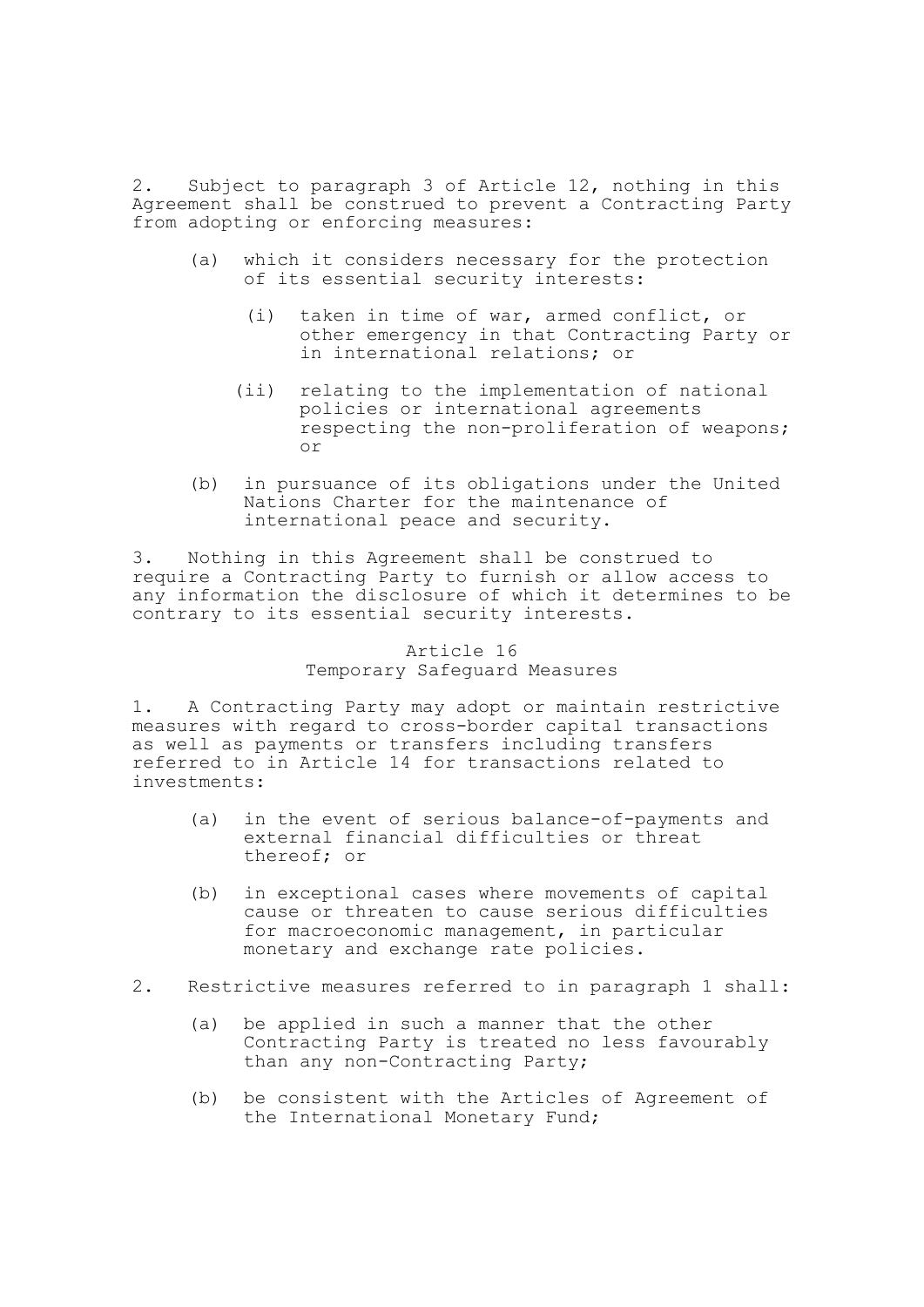- (c) not exceed those necessary to deal with the circumstances set out in paragraph 1;
- (d) be temporary and be phased out progressively as the situation specified in paragraph 1 improves;
- (e) be promptly notified to the other Contracting Party; and
- (f) avoid unnecessary damages to the commercial, economic and financial interests of the other Contracting Party.

# Article 17 Prudential Measures

1. Notwithstanding any other provisions of this Agreement, a Contracting Party shall not be prevented from taking measures relating to financial services for prudential reasons, including measures for the protection of investors, depositors, policy holders or persons to whom a fiduciary duty is owed by an enterprise supplying financial services, or to ensure the integrity and stability of its financial system.

2. Where the measures taken by a Contracting Party pursuant to paragraph 1 do not conform with this Agreement, they shall not be used as a means of avoiding the obligations of the Contracting Party under this Agreement.

> Article 18 Intellectual Property Rights

1. The Contracting Parties shall grant and ensure the adequate and effective protection of intellectual property rights, and promote efficiency and transparency in intellectual property protection system. For this purpose, the Contracting Parties shall promptly consult with each other at the request of either Contracting Party. Depending on the results of the consultation, each Contracting Party shall, in accordance with its laws and regulations, take appropriate measures to remove the factors which are recognised as having adverse effects to the investments of investors of the other Contracting Party.

2. Nothing in this Agreement shall affect the rights and obligations of the Contracting Parties under multilateral agreements in respect of protection of intellectual property rights to which the Contracting Parties are parties.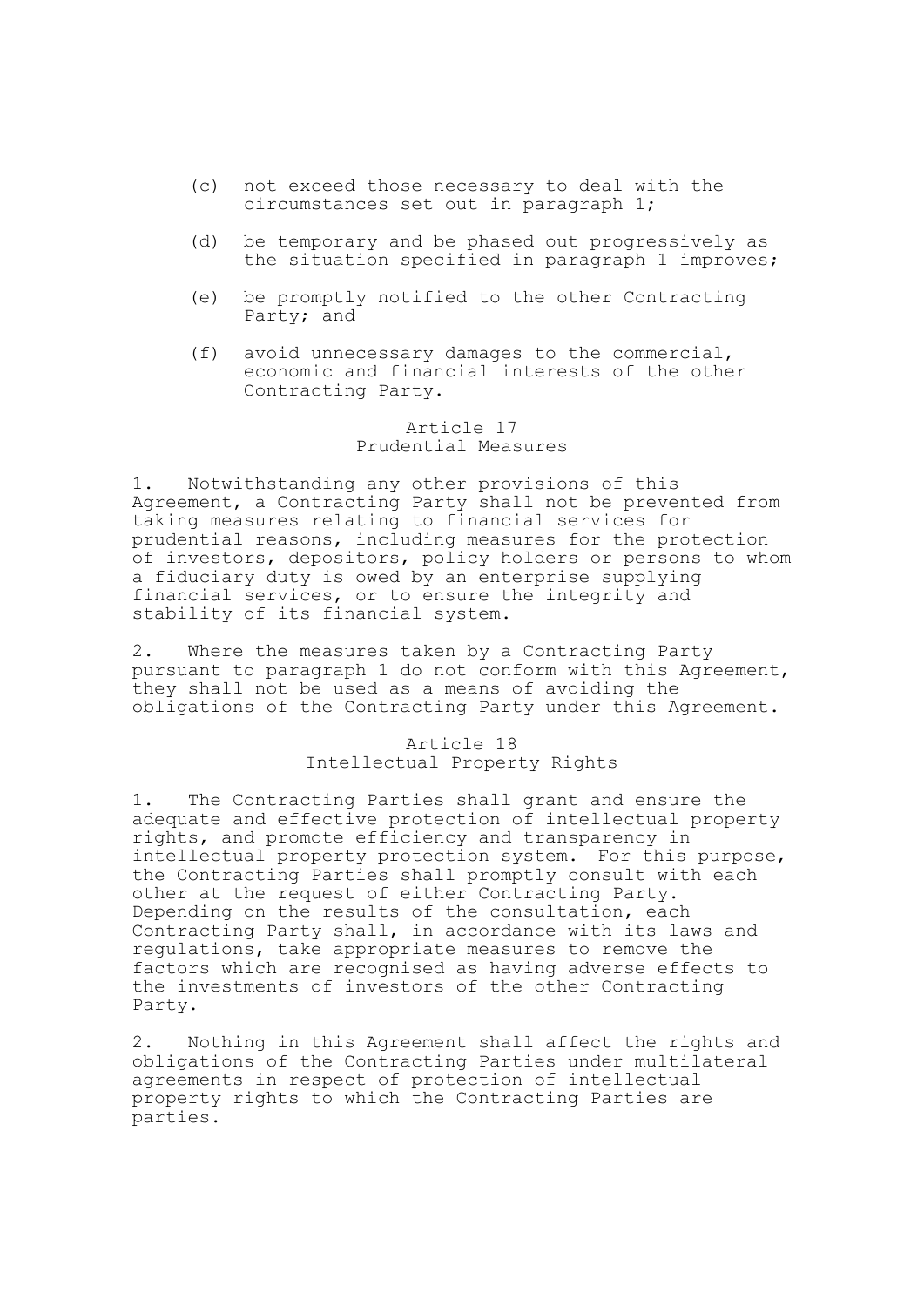3. Nothing in this Agreement shall be construed so as to oblige either Contracting Party to extend to investors of the other Contracting Party and to their investments treatment accorded to investors of a non-Contracting Party and to their investments by virtue of multilateral agreements in respect of protection of intellectual property rights, to which the former Contracting Party is a party.

### Article 19 Taxation Measures

1. Nothing in this Agreement shall affect the rights and obligations of either Contracting Party under any tax convention. In the event of any inconsistency between this Agreement and any such convention, that convention shall prevail to the extent of the inconsistency.

2. Articles 2, 3 and 6 shall not apply to taxation measures.

# Article 20 Health, Safety and Environmental Measures and Labour Standards

Each Contracting Party recognises that it is inappropriate to encourage investment by investors of the other Contracting Party and of a non-Contracting Party by relaxing its health, safety or environmental measures, or by lowering its labour standards. To this effect, each Contracting Party should not waive or otherwise derogate from such measures or standards as an encouragement for the establishment, acquisition or expansion of investments in its Territory by investors of the other Contracting Party and of a non-Contracting Party.

# Article 21 Denial of Benefits

1. A Contracting Party may deny the benefits of this Agreement to an investor of the other Contracting Party that is an enterprise of the other Contracting Party and to its investments if the enterprise is owned or controlled by a natural person or an enterprise of a non-Contracting Party and the denying Contracting Party:

(a) does not maintain diplomatic relations with the non-Contracting Party; or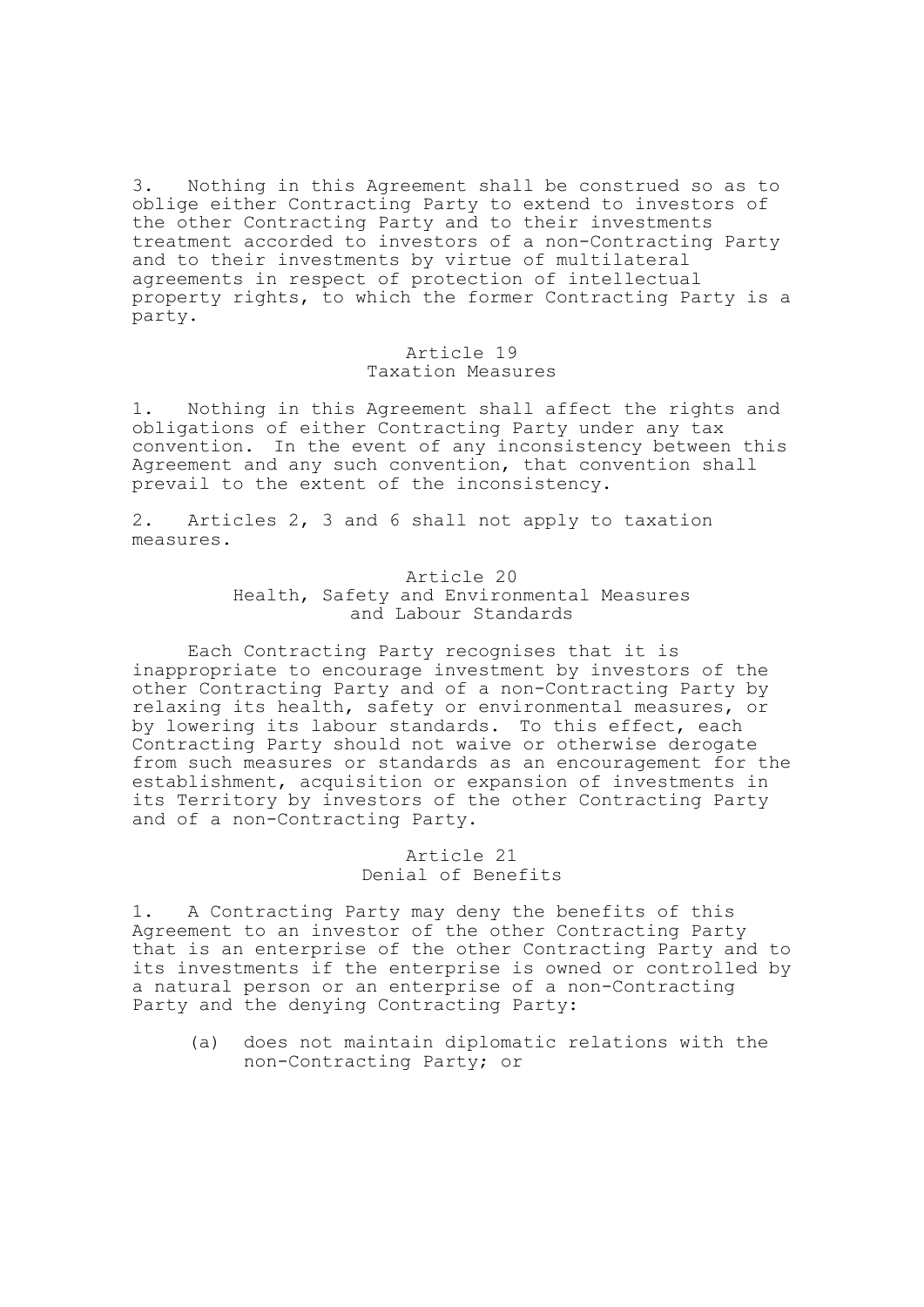(b) adopts or maintains measures with respect to the non-Contracting Party that prohibit transactions with the enterprise or that would be violated or circumvented if the benefits of this Agreement were accorded to the enterprise or to its investments.

2. A Contracting Party may deny the benefits of this Agreement to an investor of the other Contracting Party that is an enterprise of the other Contracting Party and to its investments if the enterprise is owned or controlled by a natural person or an enterprise of a non-Contracting Party or of the denying Contracting Party and the enterprise of the other Contracting Party has no substantial business activities in the Territory of the other Contracting Party.

- 3. For the purpose of this Article, an enterprise is:
	- (a) "owned" by a natural person or an enterprise of a Contracting Party or of a non-Contracting Party if more than 50 percent of the equity interest in it is beneficially owned by the natural person or the enterprise; and
	- (b) "controlled" by a natural person or an enterprise of a Contracting Party or of a non-Contracting Party if the natural person or the enterprise has the power to name a majority of its directors or otherwise to legally direct its actions.

# CHAPTER II DISPUTE SETTLEMENT

# Article 22 Settlement of Dispute between the Contracting Parties

1. Each Contracting Party shall accord sympathetic consideration to, and shall afford adequate opportunity for consultation regarding, such representations as the other Contracting Party may make with respect to any matter affecting the implementation of this Agreement.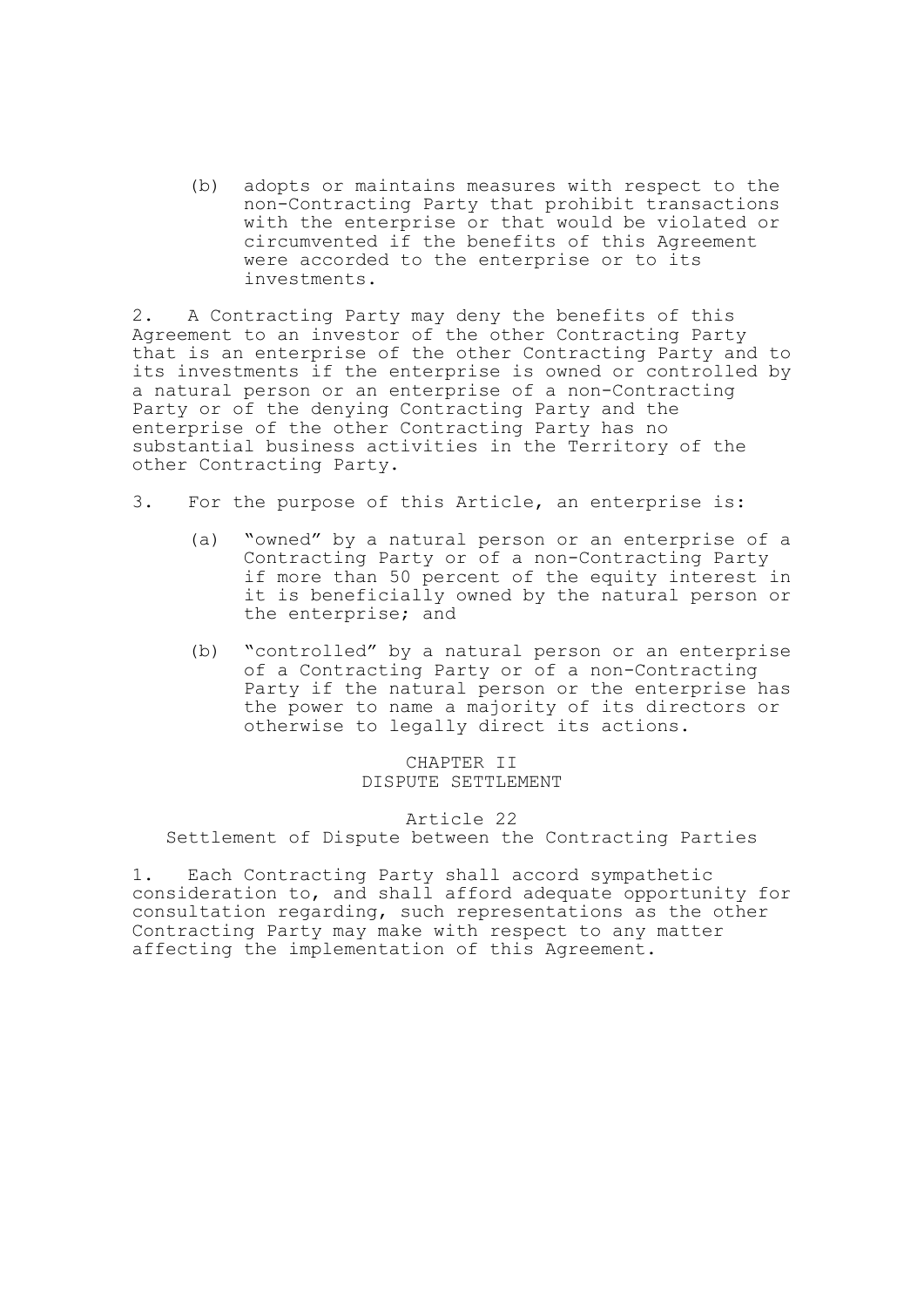2. Any dispute between the Contracting Parties as to the interpretation and application of this Agreement, not satisfactorily resolved by consultations through diplomatic channels, shall be referred for decision to an arbitration board. Such arbitration board shall be constituted for each dispute in the following way. Within 60 days from the date of receipt by either Contracting Party from the other Contracting Party of a note requesting arbitration of the dispute, each Contracting Party shall appoint an arbitrator. The two arbitrators shall select a third arbitrator who, upon approval by the Contracting Parties, shall be appointed as the Chairperson, provided that the third arbitrator shall not be a national of either Contracting Party. The Chairperson shall be appointed within 60 days from the date of appointment of the other two arbitrators.

3. If the necessary appointments referred to in paragraph 2 have not been made within the periods referred to in that paragraph, either Contracting Party may, unless otherwise agreed, request the Secretary-General of the Permanent Court of Arbitration at The Hague to make such appointments.

4. The arbitration board shall determine its own procedural rules, after consultation with the Contracting Parties. The arbitration board shall decide the dispute in accordance with this Agreement and the rules and principles of international law applicable to the subject matter. The arbitration board shall within a reasonable period of time reach its decision by a majority of votes. Such decision shall be final and binding.

5. Each Contracting Party shall bear the cost of the arbitrator of its choice and its representation in the arbitral proceedings. The cost of the Chairperson of the arbitration board in discharging his or her duties and the remaining costs of the arbitration board shall be borne equally by the Contracting Parties, unless the arbitration board decides otherwise.

> Article 23 Settlement of Investment Disputes between a Contracting Party and an Investor of the Other Contracting Party

1. In the event of an investment dispute between the claimant and the respondent, they should initially seek to resolve the dispute through consultation and negotiation, which may include the use of non-binding, third-party procedures.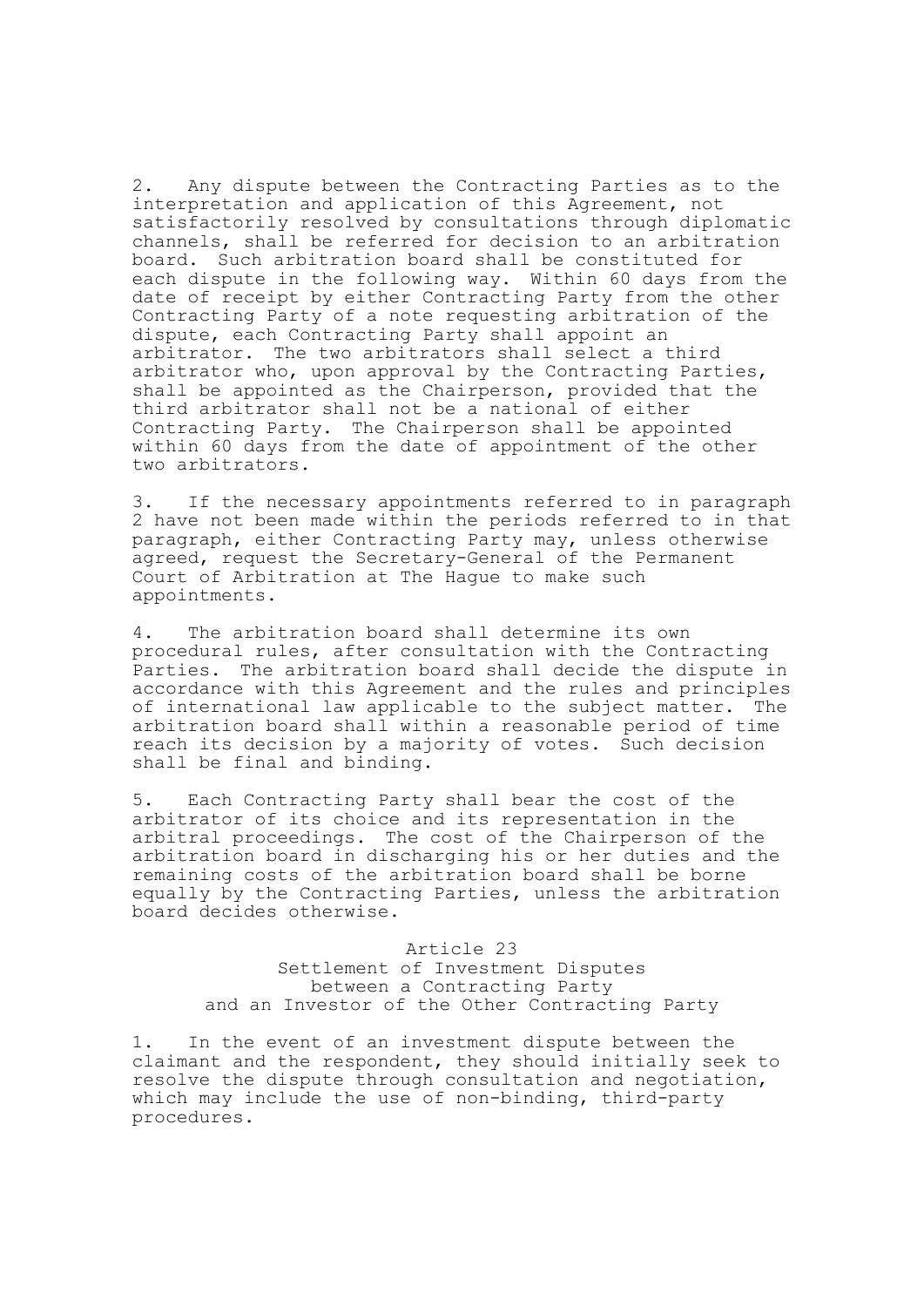2. In the event that a disputing party considers that an investment dispute cannot be settled by consultation and negotiation, the claimant may submit to arbitration under this Article a claim:

- (a) that the respondent has breached an obligation under Chapter I; and
- (b) that the claimant has incurred loss or damage by reason of, or arising out of, that breach.

3. Each Contracting Party hereby consents to the submission of a claim to arbitration under this Article in accordance with this Agreement.

4. Notwithstanding paragraph 2, an investor of a Contracting Party may not submit to arbitration under this Article:

- (a) an investment dispute with respect to the establishment, acquisition or expansion of its investments; or
- (b) a claim based on paragraph 1 of Article 8.

5. At least 90 days before submitting any claim to arbitration under this Article, a claimant shall deliver to the respondent a written notice of its intention to submit the claim to arbitration (hereinafter referred to as "notice of intent"). The notice of intent shall specify:

- (a) the name and address of the claimant;
- (b) for each claim, the provision of Chapter I alleged to have been breached and any other relevant provisions;
- (c) the legal and factual basis for each claim; and
- (d) the relief sought and the approximate amount of damages claimed.

6. Provided that six months have elapsed since the events giving rise to the claim, a claimant may submit a claim referred to in paragraph 2 to the arbitration:

(a) under the ICSID Convention, provided that the Contracting Parties are parties to the ICSID Convention;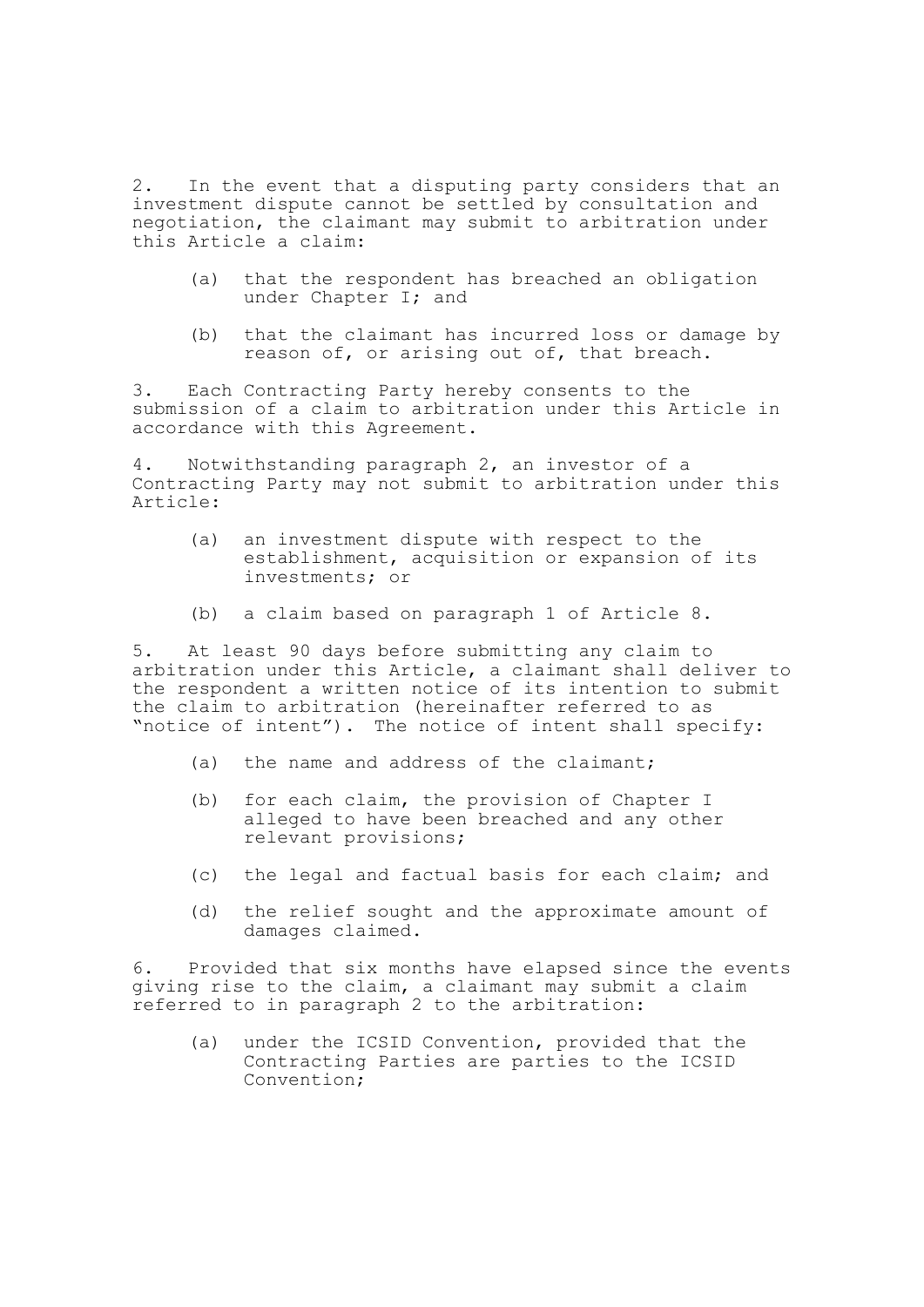- (b) under the ICSID Additional Facility Rules, provided that either Contracting Party, but not both, is a party to the ICSID Convention;
- (c) under the UNCITRAL Arbitration Rules; or
- (d) if the disputing parties agree, under any other arbitration institution or arbitration rules.

7. A claim shall be deemed submitted to arbitration under this Article when the claimant's notice of or request for arbitration (hereinafter referred to in this Article as "notice of arbitration"):

- (a) referred to in paragraph 1 of Article 36 of the ICSID Convention is received by the Secretary-General of ICSID;
- (b) referred to in Article 2 of Schedule C of the ICSID Additional Facility Rules is received by the Secretary-General of ICSID;
- (c) referred to in Article 3 of the UNCITRAL Arbitration Rules, together with the statement of claim referred to in Article 20 of the UNCITRAL Arbitration Rules, is received by the respondent; or
- (d) under any other arbitration institution or arbitration rules selected under subparagraph 6(d) is received by the respondent, unless otherwise specified by such institution or in such rules.

8. Notwithstanding paragraph 3, no claim may be submitted to arbitration under this Article if more than three years have elapsed from the date on which the claimant first acquired, or should have first acquired, knowledge of the breach alleged under paragraph 2 and knowledge that the claimant has incurred loss or damage.

9. Notwithstanding paragraph 3, no claim may be submitted to arbitration under this Article unless:

(a) the claimant consents in writing to arbitration in accordance with the procedures set out in this Article; and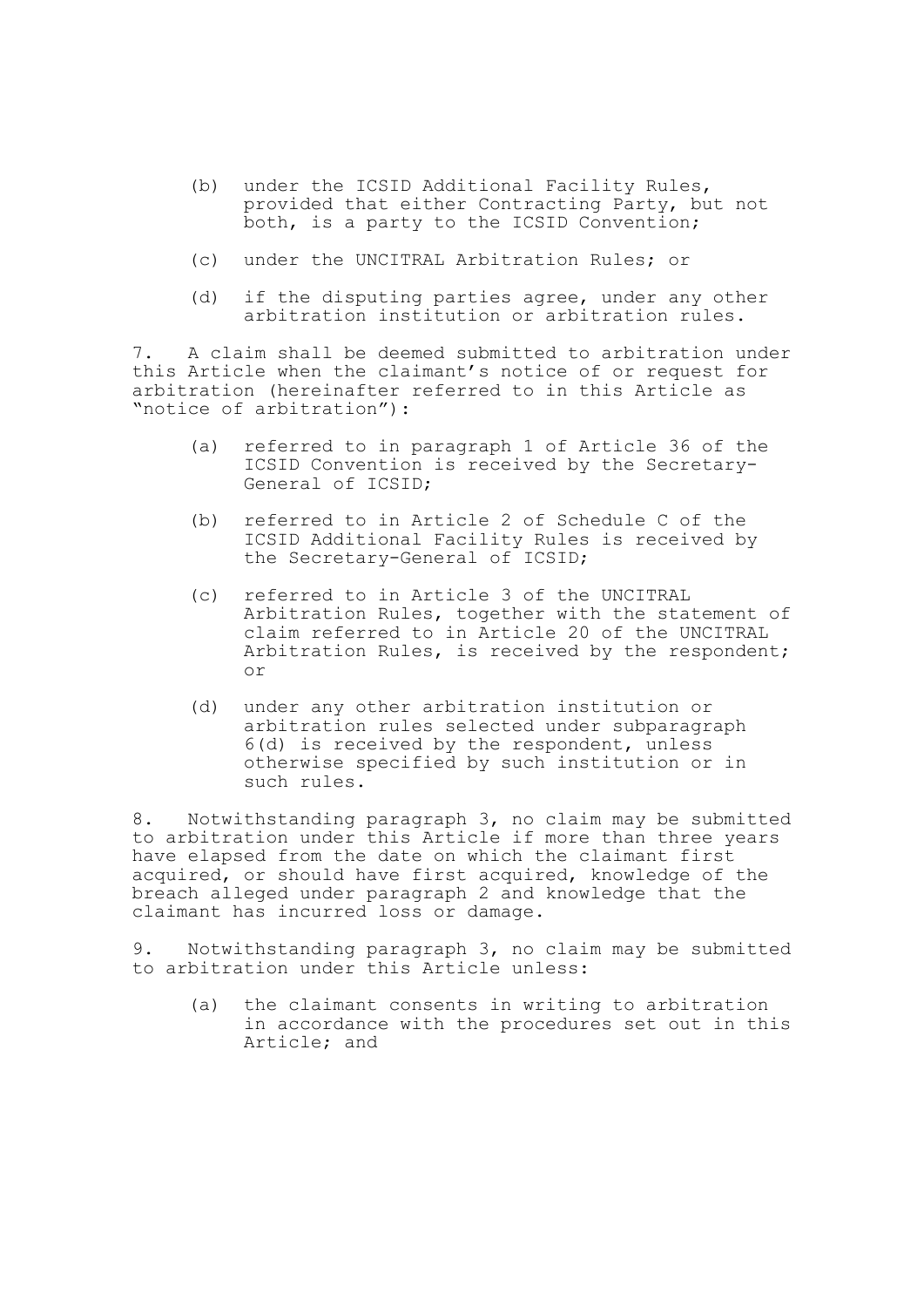(b) the claimant waives in writing any right to initiate or continue before any administrative tribunal or court of justice under the law of either Contracting Party, or other dispute settlement procedures, any proceedings with respect to any measure alleged to constitute a breach referred to in subparagraph 2(a).

10. The waiver provided pursuant to subparagraph 9(b) shall cease to apply where the arbitral tribunal rejects the claim on the basis of a failure to meet the requirements of paragraphs 5, 6, 8 or 9, or on any other procedural or jurisdictional grounds.

11. Notwithstanding subparagraph 9(b), the claimant may initiate or continue an action that seeks interim injunctive relief that does not involve the payment of monetary damages before an administrative tribunal or court of justice under the law of the respondent.

12. When a claim is submitted to arbitration under this Article, the arbitral tribunal shall decide the issues in dispute in accordance with this Agreement and applicable rules of international law.

13. The respondent shall deliver to the non-disputing Party:

- (a) notice of arbitration no later than 30 days after the date on which the claim was submitted: and
- (b) copies of all pleadings filed in the arbitration.

14. The non-disputing Party may, upon written notice to the disputing parties, make submissions to the arbitral tribunal on a question of interpretation of this Agreement.

15. In an arbitration under this Article, the respondent shall not assert, as a defence, counterclaim, right of setoff or otherwise, that the claimant has received or will receive indemnification or other compensation for all or part of the alleged damages pursuant to an insurance or guarantee contract.

16. The arbitral tribunal may award only:

(a) a judgement whether or not there has been a breach by the respondent of any obligation under Chapter I, subject to paragraph 4, with respect to the claimant and its investments; and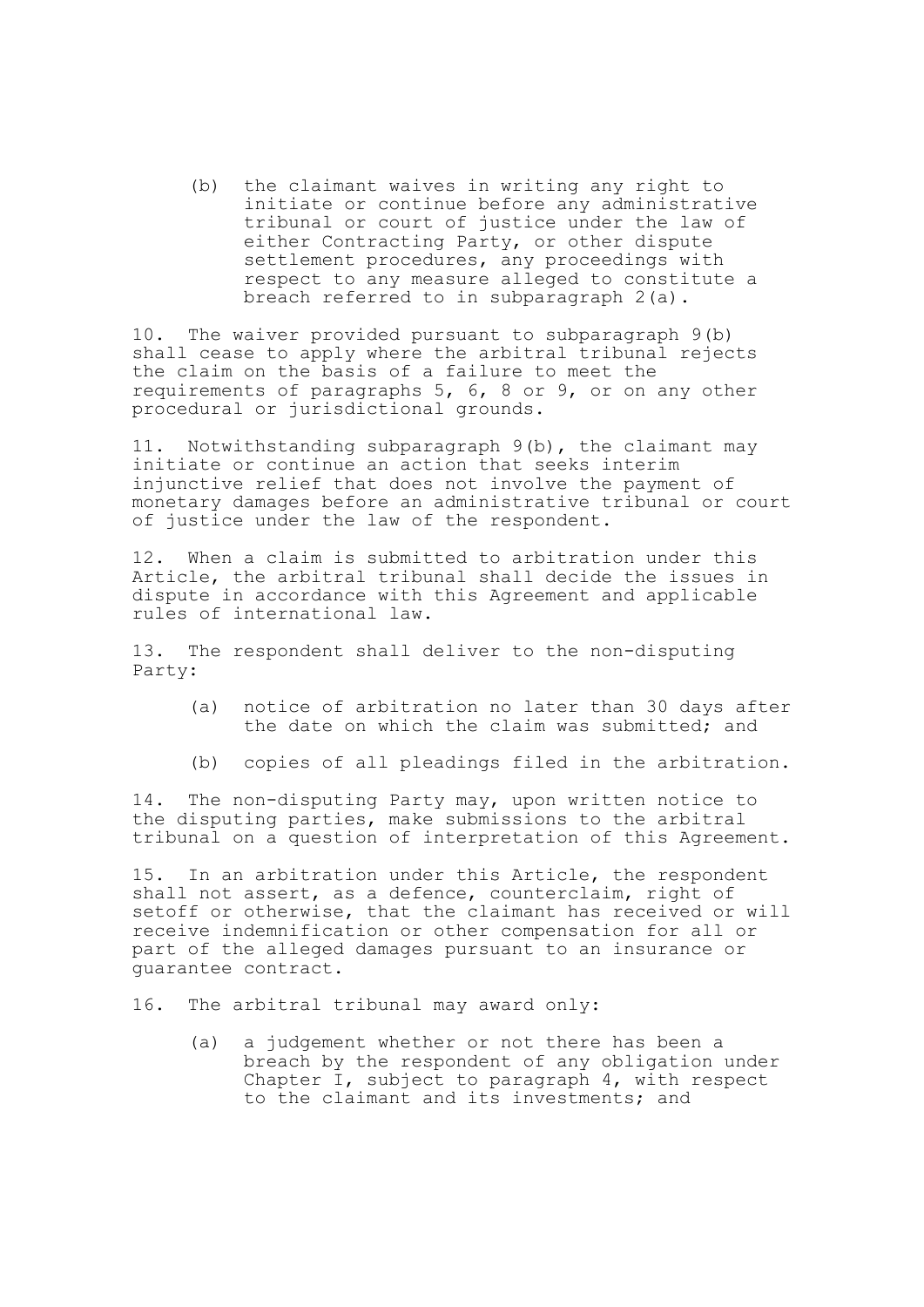- (b) one or both of the following remedies, only if there has been such a breach:
	- (i) monetary damages including applicable interest; and
	- (ii) restitution of property, in which case the award shall provide that the respondent may pay monetary damages including any applicable interest, in lieu of restitution.

The arbitral tribunal may also award cost and attorney's fees in accordance with applicable arbitration rules.

17. Unless the disputing parties agree otherwise, the place of arbitration shall be in a country that is a party to the New York Convention.

18. The award rendered by the arbitral tribunal shall be final and binding upon the disputing parties. This award shall be executed in accordance with the applicable laws and regulations, as well as relevant international law including the ICSID Convention and the New York Convention, concerning the execution of award in force in the country where such execution is sought.

# Article 24 Service of Documents

1. Notices and other documents relating to arbitration under this Chapter shall be served on a Contracting Party by delivery to:

- (a) with respect to Japan, Economic Affairs Bureau, the Ministry of Foreign Affairs; and
- (b) with respect to Georgia, Ministry of Justice of Georgia.

2. A Contracting Party shall promptly make publicly available and notify to the other Contracting Party any change to the name of the authority referred to in paragraph 1.

3. Each Contracting Party shall make publicly available the address of its authority referred to in paragraphs 1 and 2.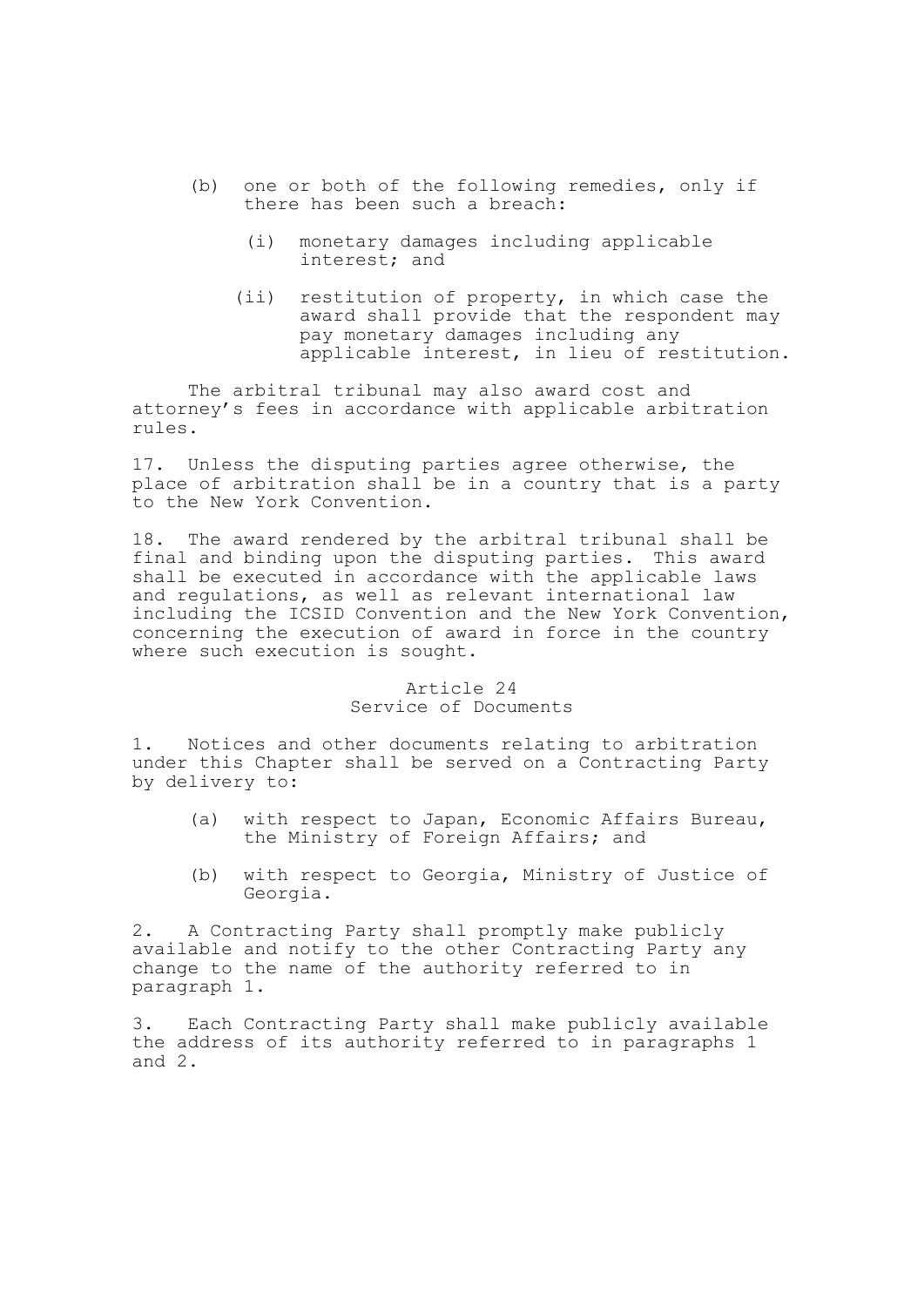### CHAPTER III JOINT COMMITTEE

### Article 25 Joint Committee

1. The Contracting Parties shall establish a Joint Committee (hereinafter referred to as "the Committee") with a view to accomplishing the objectives of this Agreement. The functions of the Committee shall be:

- (a) to discuss and review the implementation and operation of this Agreement;
- (b) to review the non-conforming measures maintained, amended or modified pursuant to paragraph 1 of Article 7 for the purpose of contributing to the reduction or elimination of such non-conforming measures;
- (c) to discuss the non-conforming measures adopted or maintained pursuant to paragraph 2 of Article 7 for the purpose of encouraging favourable conditions for investors of the Contracting Parties;
- (d) to exchange information on and to discuss investment-related matters within the scope of this Agreement which relate to improvement of investment environment; and
- (e) to discuss any other investment-related matters concerning this Agreement.

2. The Committee may, as necessary, make appropriate recommendations by consensus to the Contracting Parties for the more effective functioning or the attainment of the objectives of this Agreement.

3. The Committee shall be composed of representatives of the Contracting Parties. The Committee may, upon mutual consent of the Contracting Parties, invite representatives of relevant entities other than the Governments of the Contracting Parties with the necessary expertise relevant to the issues to be discussed, and hold joint meetings with the private sectors.

4. The Committee shall determine its own rules of procedure to carry out its functions.

5. The Committee shall meet upon the request of either Contracting Party.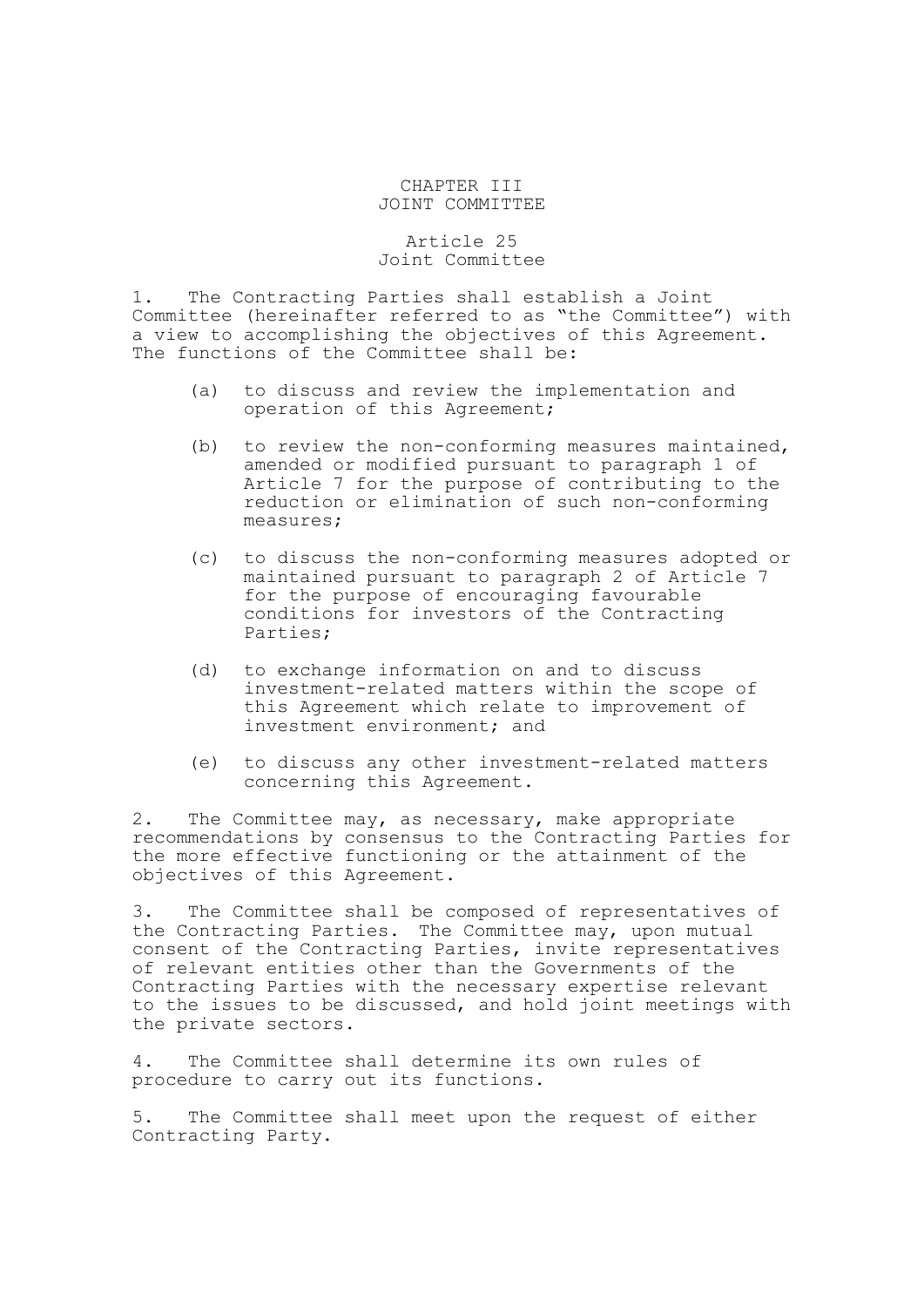## CHAPTER IV FINAL PROVISIONS

## Article 26 Headings

The headings of the Chapters and Articles of this Agreement are inserted for convenience of reference only and shall not affect the interpretation of this Agreement.

> Article 27 Amendments

This Agreement may be amended by mutual written consent of the Contracting Parties, and amendments shall enter into force in the manner as described in paragraph 1 of Article 28 of this Agreement.

# Article 28 Final Provisions

1. The Contracting Parties shall notify each other, through diplomatic channels, of the completion of their respective internal procedures necessary for the entry into force of this Agreement. This Agreement shall enter into force on the 30th day after the latter of the dates of receipt of the notifications. It shall remain in force for a period of 10 years after its entry into force and shall continue in force unless terminated as provided for in paragraph 2.

2. A Contracting Party may, by giving one year advance notice in writing to the other Contracting Party, terminate this Agreement at the end of the initial 10 year period or at any time thereafter.

3. This Agreement shall also apply to all investments of investors of either Contracting Party acquired in the Territory of the other Contracting Party in accordance with the laws and regulations of that other Contracting Party prior to the entry into force of this Agreement. However, this Agreement shall not apply to claims or disputes arising out of events which occurred prior to its entry into force.

4. In respect of investments acquired prior to the date of termination of this Agreement, the provisions of this Agreement shall continue to be effective for a period of 10 years from the date of termination of this Agreement.

5. The Annexes to this Agreement shall form an integral part of this Agreement.